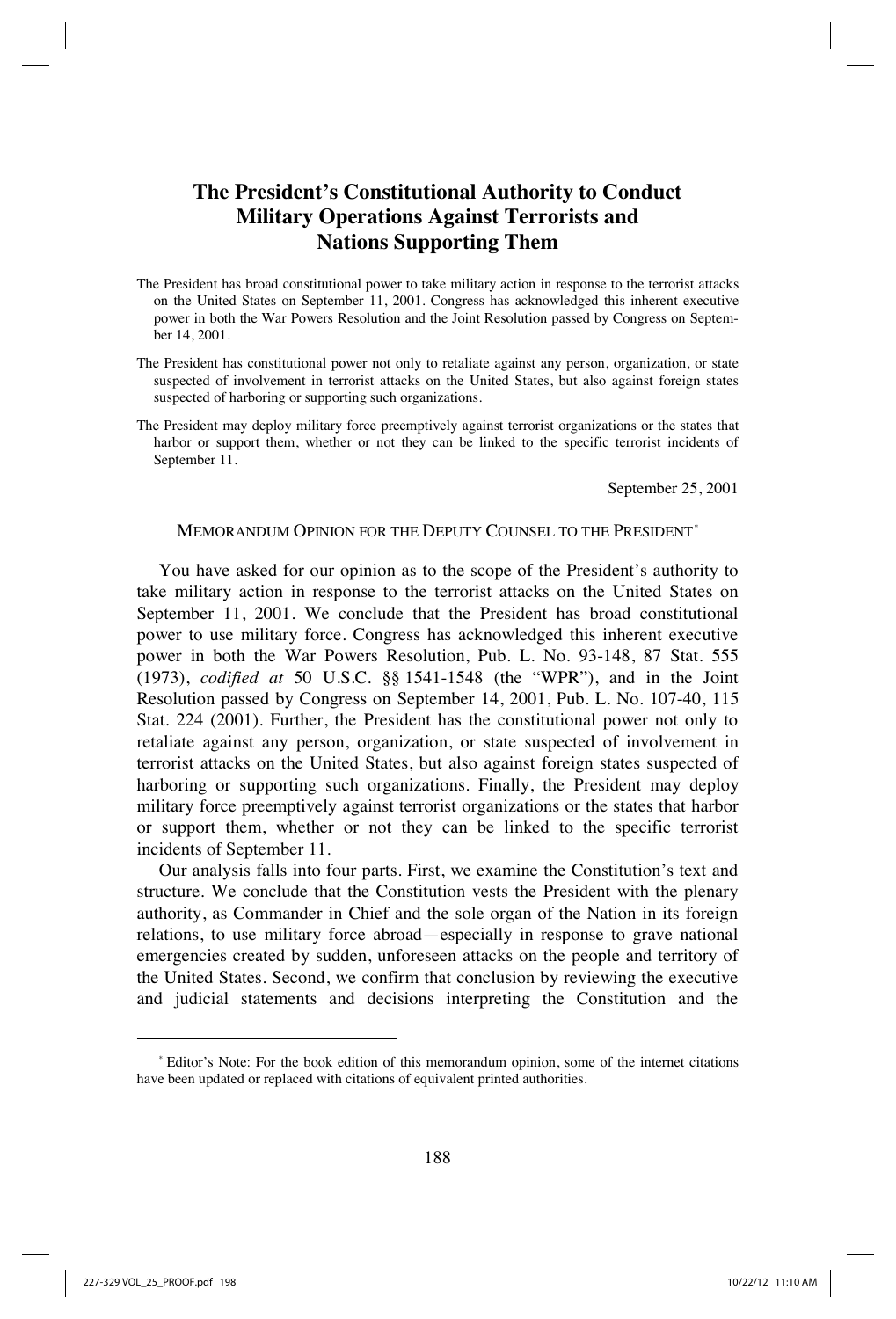President's powers under it. Third, we analyze the relevant practice of the United States, including recent history, that supports the view that the President has the authority to deploy military force in response to emergency conditions such as those created by the September 11, 2001 terrorist attacks. Finally, we discuss congressional enactments that, in our view, acknowledge the President's plenary authority to use force to respond to the terrorist attack on the United States.

Our review establishes that all three branches of the federal government— Congress, the Executive, and the Judiciary—agree that the President has broad authority to use military force abroad, including the ability to deter future attacks.

#### **I.**

The President's constitutional power to defend the United States and the lives of its people must be understood in light of the Founders' express intention to create a federal government "cloathed with all the powers requisite to [the] complete execution of its trust." *The Federalist* No. 23, at 122 (Alexander Hamilton) (Charles R. Kesler ed., 1999). Foremost among the objectives committed to that trust by the Constitution is the security of the Nation. <sup>1</sup> As Hamilton explained in arguing for the Constitution's adoption, because "the circumstances which may affect the public safety are [not] reducible within certain determinate limits, . . . it must be admitted, as a necessary consequence that there can be no limitation of that authority which is to provide for the defense and protection of the community in any matter essential to its efficiency." *Id.*<sup>2</sup>

"It is 'obvious and unarguable' that no governmental interest is more compelling than the security of the Nation." *Haig v. Agee*, 453 U.S. 280, 307 (1981)

<sup>&</sup>lt;sup>1</sup> "As Lincoln aptly said, '[is] it possible to lose the nation and yet preserve the Constitution?'" *Youngstown Sheet & Tube Co. v. Sawyer*, 343 U.S. 579, 662 (1952) (Clark, J., concurring in judgment).

<sup>2</sup> *See also The Federalist* No. 34, at 207 (Alexander Hamilton) (Clinton Rossiter ed., 1961) (federal government is to possess "an indefinite power of providing for emergencies as they might arise"); *id.* No. 41, at 256 (James Madison) ("Security against foreign danger is one of the primitive objects of civil society. . . . The powers requisite for attaining it must be effectually confided to the federal councils."). Many Supreme Court opinions echo Hamilton's argument that the Constitution presupposes the indefinite and unpredictable nature of the "the circumstances which may affect the public safety," and that the federal government's powers are correspondingly broad. *See, e.g.*, *Dames & Moore v. Regan*, 453 U.S. 654, 662 (1981) (noting that the President "exercis[es] the executive authority in a world that presents each day some new challenge with which he must deal"); *Hamilton v. Regents*, 293 U.S. 245, 264 (1934) (federal government's war powers are "well-nigh limitless" in extent); *Stewart v. Kahn*, 78 U.S. (11 Wall.) 493, 506 (1870) ("The measures to be taken in carrying on war . . . are not defined [in the Constitution]. The decision of all such questions rests wholly in the discretion of those to whom the substantial powers involved are confided by the Constitution."); *Miller v. United States*, 78 U.S. (11 Wall.) 268, 305 (1870) ("The Constitution confers upon Congress expressly power to declare war, grant letters of marque and reprisal, and make rules respecting captures on land and water. Upon the exercise of these powers no restrictions are imposed. Of course the power to declare war involves the power to prosecute it by all means and in any manner in which war may be legitimately prosecuted.").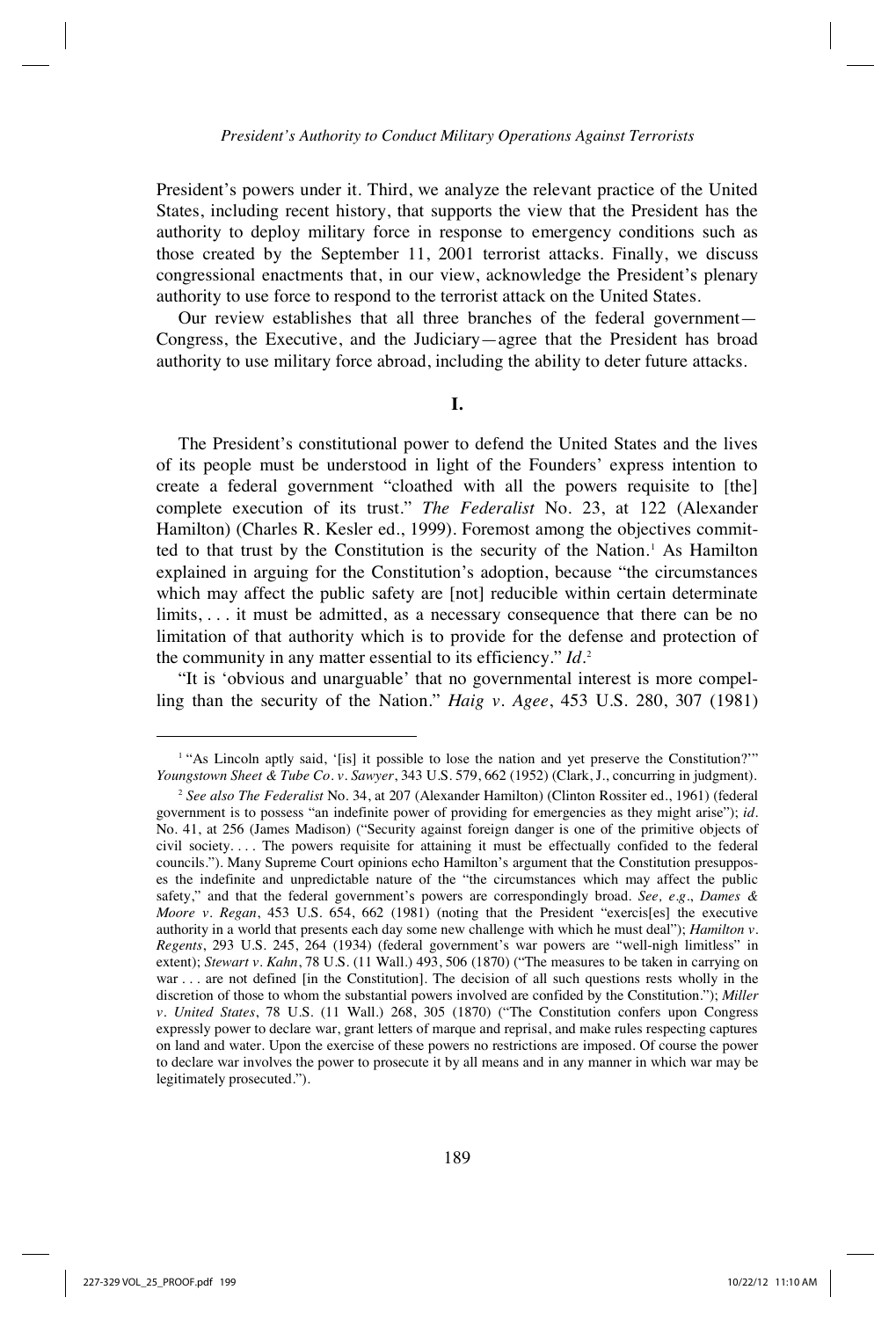(citation omitted). Within the limits that the Constitution itself imposes, the scope and distribution of the powers to protect national security must be construed to authorize the most efficacious defense of the Nation and its interests in accordance "with the realistic purposes of the entire instrument." *Lichter v. United States*, 334 U.S. 742, 782 (1948). Nor is the authority to protect national security limited to actions necessary for "victories in the field." *Application of Yamashita*, 327 U.S. 1, 12 (1946). The authority over national security "carries with it the inherent power to guard against the immediate renewal of the conflict." *Id.*

We now turn to the more precise question of the President's inherent constitutional powers to use military force.

*Constitutional Text.* The text, structure and history of the Constitution establish that the Founders entrusted the President with the primary responsibility, and therefore the power, to use military force in situations of emergency. Article II, Section 2 states that the "President shall be Commander in Chief of the Army and Navy of the United States, and of the Militia of the several States, when called into the actual Service of the United States." U.S. Const. art. II, § 2, cl. 1. He is further vested with all of "the executive Power" and the duty to execute the laws. U.S. Const. art. II,  $\S$  1. These powers give the President broad constitutional authority to use military force in response to threats to the national security and foreign policy of the United States.3 During the period leading up to the Constitution's ratification, the power to initiate hostilities and to control the escalation of conflict had been long understood to rest in the hands of the Executive Branch.<sup>4</sup>

By their terms, these provisions vest full control of the military forces of the United States in the President. The power of the President is at its zenith under the Constitution when the President is directing military operations of the armed forces, because the power of Commander in Chief is assigned solely to the President. It has long been the view of this Office that the Commander-in-Chief Clause is a substantive grant of authority to the President and that the scope of the President's authority to commit the armed forces to combat is very broad. *See, e.g.*, Memorandum for Charles W. Colson, Special Counsel to the President, from

<sup>3</sup> *See Johnson v. Eisentrager*, 339 U.S. 763, 789 (1950) (President has authority to deploy United States armed forces "abroad or to any particular region"); *Fleming v. Page*, 50 U.S. (9 How.) 603, 615 (1850) ("As commander-in-chief, [the President] is authorized to direct the movements of the naval and military forces placed by law at his command, and to employ them in the manner he may deem most effectual . . . ."); *Loving v. United States*, 517 U.S. 748, 776 (1996) (Scalia, J., concurring in part and concurring in judgment) (The "inherent powers" of the Commander in Chief "are clearly extensive."); *Maul v. United States*, 274 U.S. 501, 515-16 (1927) (Brandeis & Holmes, JJ., concurring) (President "may direct any revenue cutter to cruise in any waters in order to perform any duty of the service"); *Massachusetts v. Laird*, 451 F.2d 26, 32 (1st Cir. 1971) (the President has "power as Commander-in-Chief to station forces abroad"); *Authority to Use United States Military Forces in Somalia*, 16 Op. O.L.C. 6 (1992).

<sup>4</sup> *See* John C. Yoo, *The Continuation of Politics by Other Means: The Original Understanding of War Powers*, 84 Cal. L. Rev. 167, 196-241 (1996).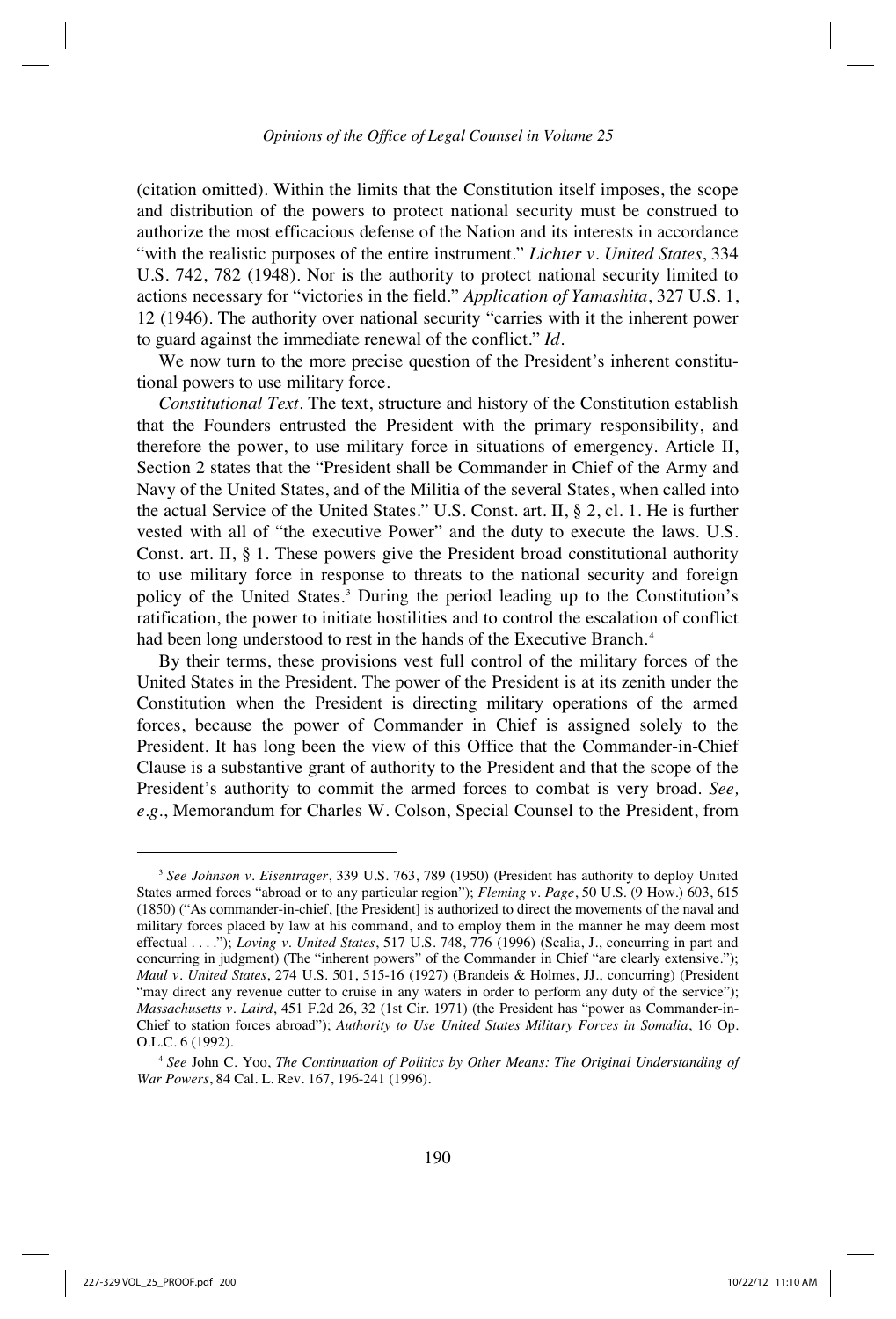William H. Rehnquist, Assistant Attorney General, Office of Legal Counsel, *Re: The President and the War Power: South Vietnam and the Cambodian Sanctuaries*  (May 22, 1970) (the "Rehnquist Memo"). The President's complete discretion in exercising the Commander-in-Chief power has also been recognized by the courts. In the *Prize Cases*, 67 U.S. (2 Black) 635, 670 (1862), for example, the Court explained that, whether the President "in fulfilling his duties as Commander in-Chief" had met with a situation justifying treating the southern States as belligerents and instituting a blockade, was a question "to be decided *by him*" and which the Court could not question, but must leave to "the political department of the Government to which this power was entrusted."<sup>5</sup>

Some commentators have read the constitutional text differently. They argue that the vesting of the power to declare war gives Congress the sole authority to decide whether to make war.<sup>6</sup> This view misreads the constitutional text and

<sup>5</sup> *See Prize Cases*, 67 U.S. at 670 ("He must determine what degree of force the crisis demands."); *see also Eisentrager*, 339 U.S. at 789 ("Certainly it is not the function of the Judiciary to entertain private litigation—even by a citizen—which challenges the legality, the wisdom, or the propriety of the Commander-in-Chief in sending our armed forces abroad or to any particular region."); *Chicago & Southern Air Lines v. Waterman Steamship Corp.*, 333 U.S. 103, 111 (1948) ("The President, both as Commander-in-Chief and as the Nation's organ for foreign affairs, has available intelligence services whose reports are not and ought not to be published to the world. It would be intolerable that courts, without the relevant information, should review and perhaps nullify actions of the Executive taken on information properly held secret."); *Ramirez de Arellano v. Weinberger*, 745 F.2d 1500, 1561 (D.C. Cir. 1984) (Scalia, J., dissenting), *vacated by* 471 U.S. 1113 (1985); *Ex parte Vallandigham*, 28 F. Cas. 874, 922 (C.C.S.D. Ohio 1863) (No. 16,816) (in acting "under this power where there is no express legislative declaration, the president is guided solely by his own judgment and discretion"); *Hefleblower v. United States*, 21 Ct. Cl. 228, 238 (Ct. Cl. 1886) ("The responsibility of declaring what portions of the country were in insurrection and of declaring when the insurrection came to an end was accorded to the President; when he declared a portion of the country to be in insurrection the judiciary cannot try the issue and find the territory national; conversely, when the President declared the insurrection at an end in any portion of the country, the judiciary cannot try the issue and find the territory hostile."); *cf. United States v. Chemical Found., Inc.*, 272 U.S. 1, 12 (1926) ("It was peculiarly within the province of the Commander-in-Chief to know the facts and to determine what disposition should be made of enemy properties in order effectively to carry on the war.").

<sup>6</sup> *See, e.g.*, Louis Fisher, *Presidential War Power* 185-206 (1995); John Hart Ely, *War and Responsibility: Constitutional Lessons of Vietnam and Its Aftermath* 3-5 (1993); Michael J. Glennon, *Constitutional Diplomacy* 80-84 (1990); Louis Henkin, *Constitutionalism, Democracy, and Foreign Affairs* 109 (1990); Harold Hongju Koh, *The National Security Constitution: Sharing Power After the Iran-Contra Affair* 158-61 (1990); Francis D. Wormuth & Edwin B. Firmage, *To Chain the Dog of War: The War Power of Congress in History and Law* (2d ed. 1989).

Other scholars, however, have argued that the President has the constitutional authority to initiate military hostilities without prior congressional authorization. *See, e.g.*, Edward S. Corwin, *The President: Office and Powers 1787-1984* (5th ed. 1984); Philip Bobbitt, *War Powers: An Essay on John Hart Ely's "War and Responsibility: Constitutional Lessons of Vietnam and Its Aftermath,"* 92 Mich. L. Rev. 1364 (1994); Robert H. Bork, *Erosion of the President's Power in Foreign Affairs*, 68 Wash. U.L.Q. 693 (1990); Henry P. Monaghan, *Presidential War-Making*, 50 B.U.L. Rev. 19 (1970); W. Michael Reisman, *Some Lessons from Iraq: International Law and Democratic Politics*, 16 Yale J. Int'l L. 203 (1991); Eugene V. Rostow, *"Once More unto the Breach": The War Powers Resolution*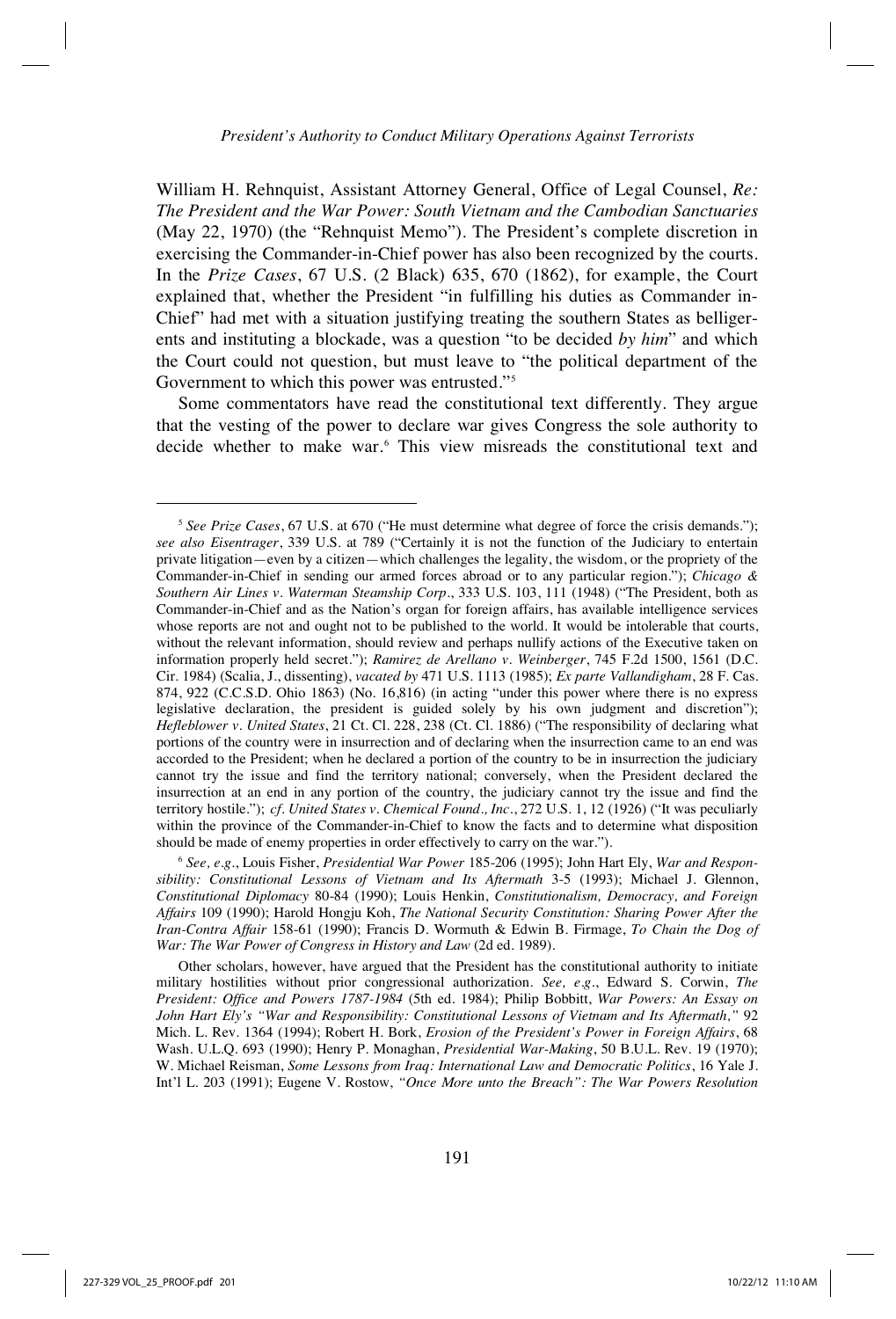misunderstands the nature of a declaration of war. Declaring war is not tantamount to making war—indeed, the Constitutional Convention specifically amended the working draft of the Constitution that had given Congress the power to make war. An earlier draft of the Constitution had given to Congress the power to "make" war. When it took up this clause on August 17, 1787, the Convention voted to change the clause from "make" to "declare." 2 *The Records of the Federal Convention of 1787*, at 318-19 (Max Farrand ed., rev. ed. 1966). A supporter of the change argued that it would "leav[e] to the Executive the power to repel sudden attacks." *Id.* at 318. Further, other elements of the Constitution describe "engaging" in war, which demonstrates that the Framers understood making and engaging in war to be broader than simply "declaring" war. *See* U.S. Const. art. I, § 10, cl. 3 ("No State shall, without the Consent of Congress . . . engage in War, unless actually invaded, or in such imminent Danger as will not admit of delay."). A state constitution at the time of the ratification included provisions that prohibited the governor from "making" war without legislative approval, S.C. Const. art. XXVI (1776), *reprinted in* 6 *The Federal and State Constitutions* 3247 (Francis Newton Thorpe ed., 1909).<sup>7</sup> If the Framers had wanted to require congressional consent before the initiation of military hostilities, they knew how to write such provisions.

Finally, the Framing generation well understood that declarations of war were obsolete. Not all forms of hostilities rose to the level of a declared war: during the seventeenth and eighteenth centuries, Great Britain and colonial America waged numerous conflicts against other states without an official declaration of war.<sup>8</sup> As Alexander Hamilton observed during the ratification, "the ceremony of a formal denunciation of war has of late fallen into disuse." *The Federalist* No. 25, at 165 (Alexander Hamilton) (Clinton Rossiter ed., 1961). Instead of serving as an authorization to begin hostilities, a declaration of war was only necessary to "perfect" a conflict under international law. A declaration served to fully transform the international legal relationship between two states from one of peace to one of war. *See* 1 William Blackstone, *Commentaries* \*249-50. Given this context,

*Revisited*, 21 Val. U. L. Rev. 1 (1986); John C. Yoo, *Kosovo, War Powers, and the Multilateral Future*, 148 U. Pa. L. Rev. 1673 (2000); Yoo, 84 Cal. L. Rev. 167.

 $<sup>7</sup>$  A subsequent version made clear "that the governor and commander-in-chief shall have no power</sup> to commence war, or conclude peace, or enter into any final treaty" without legislative approval. S.C. Const. art. XXXIII (1778), *reprinted in* 6 *The Federal and State Constitutions* 3255 (Francis Newton Thorpe ed., 1909).

<sup>&</sup>lt;sup>8</sup> Of the eight major wars fought by Great Britain prior to the ratification of the Constitution, war was declared only once before the start of hostilities. *See* Yoo, 84 Cal. L. Rev. at 214-15. *See also* W. Taylor Reveley, III, *War Powers of the President and Congress: Who Holds the Arrows and Olive Branch?* 55 (1981) ("[U]ndeclared war was the norm in eighteenth-century European practice, a reality brought home to Americans when Britain's Seven Years' War with France began on this continent."); William Michael Treanor, *Fame, The Founding, and The Power to Declare War*, 82 Cornell L. Rev. 695, 709 (1997).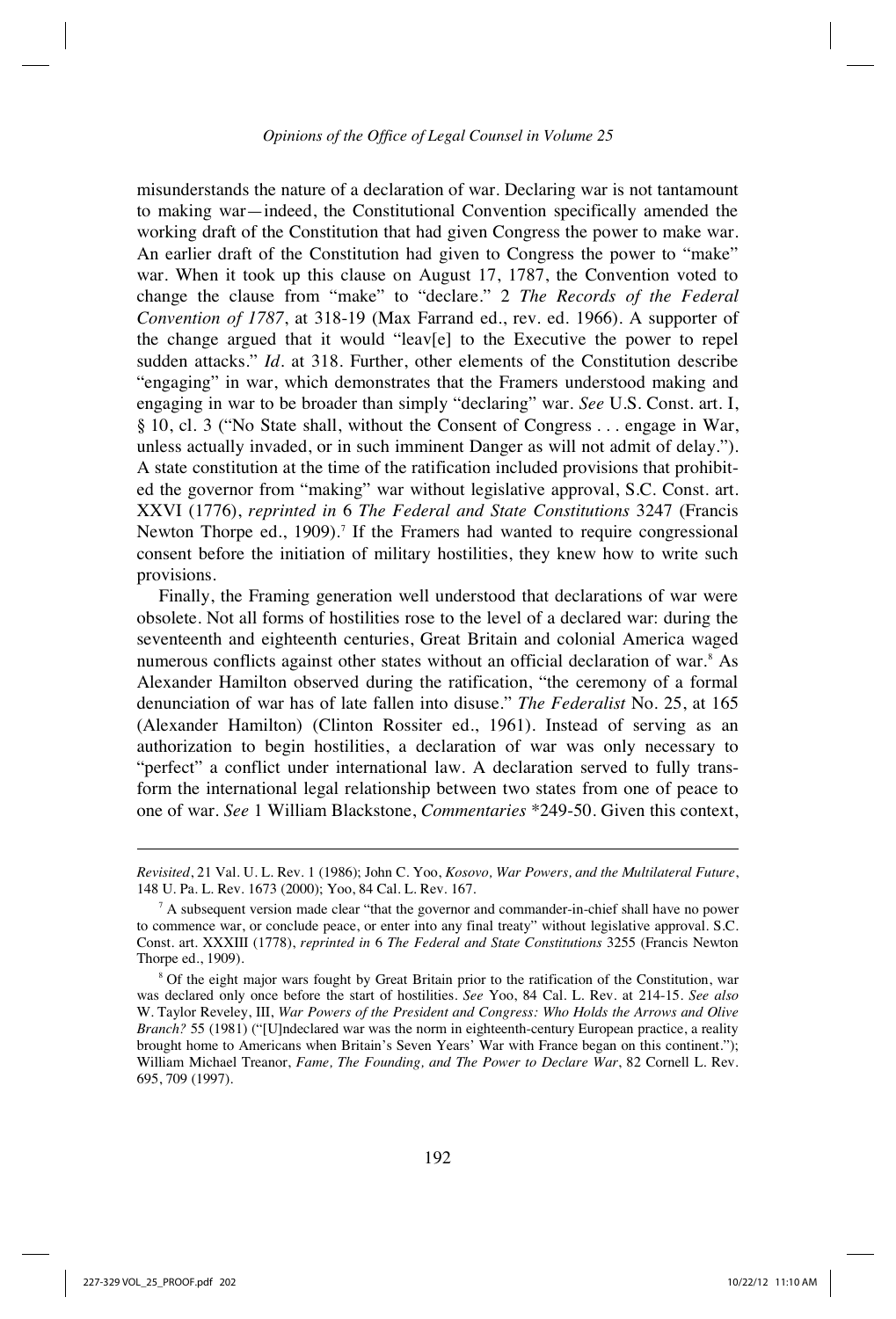it is clear that Congress's power to declare war does not constrain the President's independent and plenary constitutional authority over the use of military force.

*Constitutional Structure.* Our reading of the text is reinforced by analysis of the constitutional structure. First, it is clear that the Constitution secures all federal executive power in the President to ensure a unity in purpose and energy in action. "Decision, activity, secrecy, and dispatch will generally characterize the proceedings of one man in a much more eminent degree than the proceedings of any greater number." *The Federalist* No. 70, at 424 (Alexander Hamilton) (Clinton Rossiter ed., 1961). The centralization of authority in the President alone is particularly crucial in matters of national defense, war, and foreign policy, where a unitary executive can evaluate threats, consider policy choices, and mobilize national resources with a speed and energy that is far superior to any other branch. As Hamilton noted, "Energy in the executive is a leading character in the definition of good government. It is essential to the protection of the community against foreign attacks." *Id.* at 423. This is no less true in war. "Of all the cares or concerns of government, the direction of war most peculiarly demands those qualities which distinguish the exercise of power by a single hand." *Id.* No. 74, at 447 (Alexander Hamilton).<sup>9</sup>

Second, the Constitution makes clear that the process used for conducting military hostilities is different from other government decisionmaking. In the area of domestic legislation, the Constitution creates a detailed, finely wrought procedure in which Congress plays the central role. In foreign affairs, however, the Constitution does not establish a mandatory, detailed, Congress-driven procedure for taking action. Rather, the Constitution vests the two branches with different powers—the President as Commander in Chief, Congress with control over funding and declaring war—without requiring that they follow a specific process in making war. By establishing this framework, the Framers expected that the process for warmaking would be far more flexible, and capable of quicker, more decisive action, than the legislative process. Thus, the President may use his Commander-in-Chief and executive powers to use military force to protect the Nation, subject to congressional appropriations and control over domestic legislation.

<sup>9</sup> James Iredell (later an Associate Justice of the Supreme Court) argued in the North Carolina Ratifying Convention that "[f]rom the nature of the thing, the command of armies ought to be delegated to one person only. The secrecy, despatch, and decision, which are necessary in military operations, can only be expected from one person." Debate in the North Carolina Ratifying Convention, *in* 4 Jonathan Elliott, *The Debates in the Several State Conventions on the Adoption of the Federal Constitution as Recommended by the General Convention at Philadelphia in 1787*, at 107 (2d ed. 1987). *See also* 3 Joseph Story, *Commentaries on the Constitution of the United States* § 1485 (1833) ("Story") (in military matters, "[u]nity of plan, promptitude, activity, and decision, are indispensable to success; and these can scarcely exist, except when a single magistrate is entrusted exclusively with the power").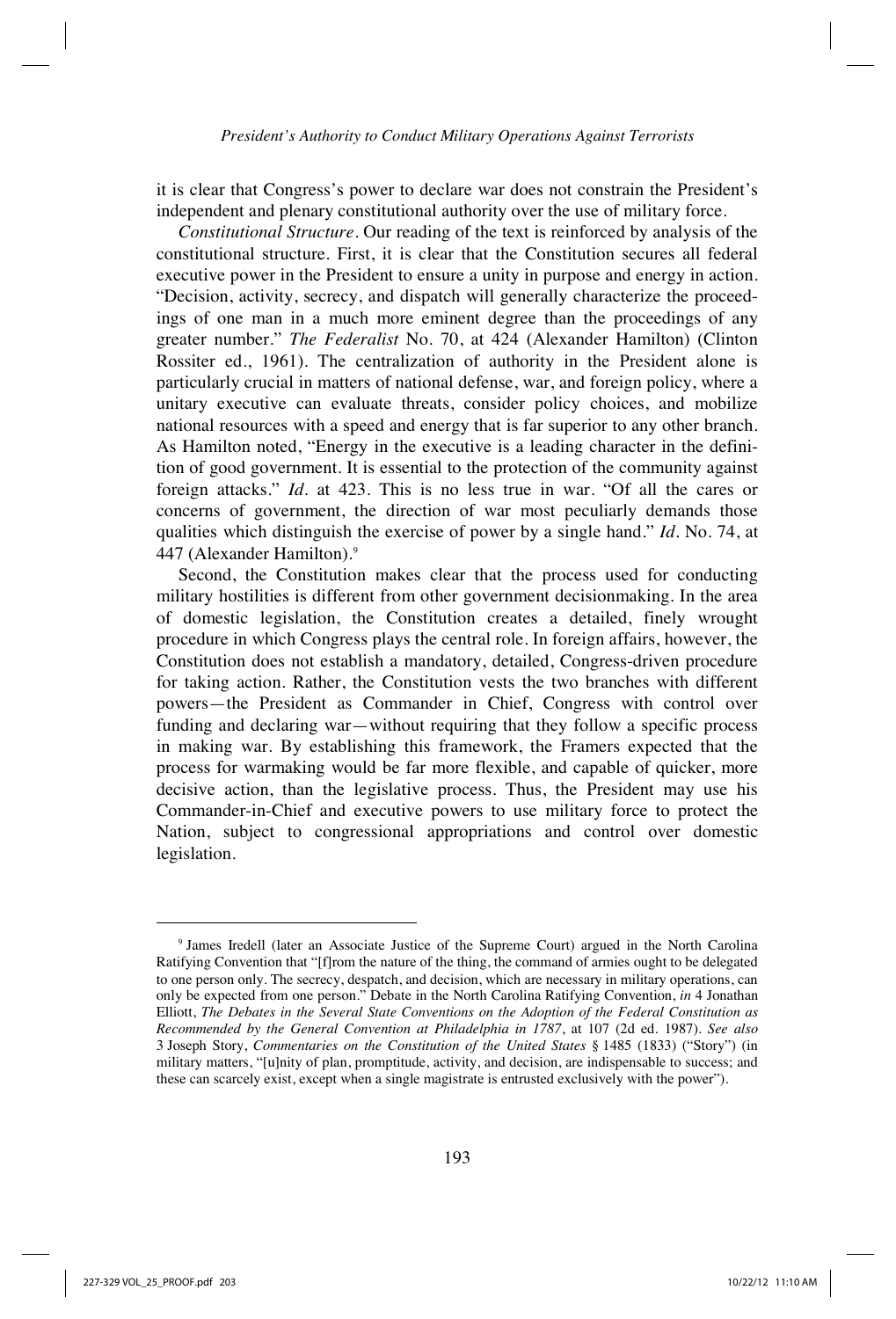Third, the constitutional structure requires that any ambiguities in the allocation of a power that is executive in nature—such as the power to conduct military hostilities—must be resolved in favor of the Executive Branch. Article II, Section 1 provides that "[t]he executive Power shall be vested in a President of the United States." U.S. Const. art. II, § 1. By contrast, Article I's Vesting Clause gives Congress only the powers "herein granted." *Id.* art. I, § 1. This difference in language indicates that Congress's legislative powers are limited to the list enumerated in Article I, Section 8, while the President's powers include inherent executive powers that are unenumerated in the Constitution. To be sure, Article II lists specifically enumerated powers in addition to the Vesting Clause, and some have argued that this limits the "executive Power" granted in the Vesting Clause to the powers on that list. But the purpose of the enumeration of executive powers in Article II was not to define and cabin the grant in the Vesting Clause. Rather, the Framers unbundled some plenary powers that had traditionally been regarded as "executive," assigning elements of those powers to Congress in Article I, while expressly reserving other elements as enumerated executive powers in Article II. So, for example, the King's traditional power to declare war was given to Congress under Article I, while the Commander-in-Chief authority was expressly reserved to the President in Article II. Further, the Framers altered other plenary powers of the King, such as treaties and appointments, assigning the Senate a share in them in Article II itself.<sup>10</sup> Thus, the enumeration in Article II marks the points at which several traditional executive powers were diluted or reallocated. Any other unenumerated executive powers, however, were conveyed to the President by the Vesting Clause.

There can be little doubt that the decision to deploy military force is "executive" in nature, and was traditionally so regarded. It calls for action and energy in execution, rather than the deliberate formulation of rules to govern the conduct of private individuals. Moreover, the Framers understood it to be an attribute of the executive. "The direction of war implies the direction of the common strength," wrote Alexander Hamilton, "and the power of directing and employing the common strength forms a usual and essential part in the definition of the executive authority." *The Federalist* No. 74, at 447 (Alexander Hamilton) (Clinton Rossiter ed., 1961). As a result, to the extent that the constitutional text does not explicitly allocate the power to initiate military hostilities to a particular branch, the Vesting Clause provides that it remain among the President's unenumerated powers.

 $10$  Thus, Article II's enumeration of the Treaty and Appointments Clauses only dilutes the unitary nature of the Executive Branch in regard to the exercise of those powers, rather than transforming them into quasi-legislative functions. *See Constitutionality of Proposed Conditions to Senate Consent to the Interim Convention on Conservation of North Pacific Fur Seals*, 10 Op. O.L.C. 12, 17 (1986) ("Nothing in the text of the Constitution or the deliberations of the Framers suggests that the Senate's advice and consent role in the treaty-making process was intended to alter the fundamental constitutional balance between legislative authority and executive authority.").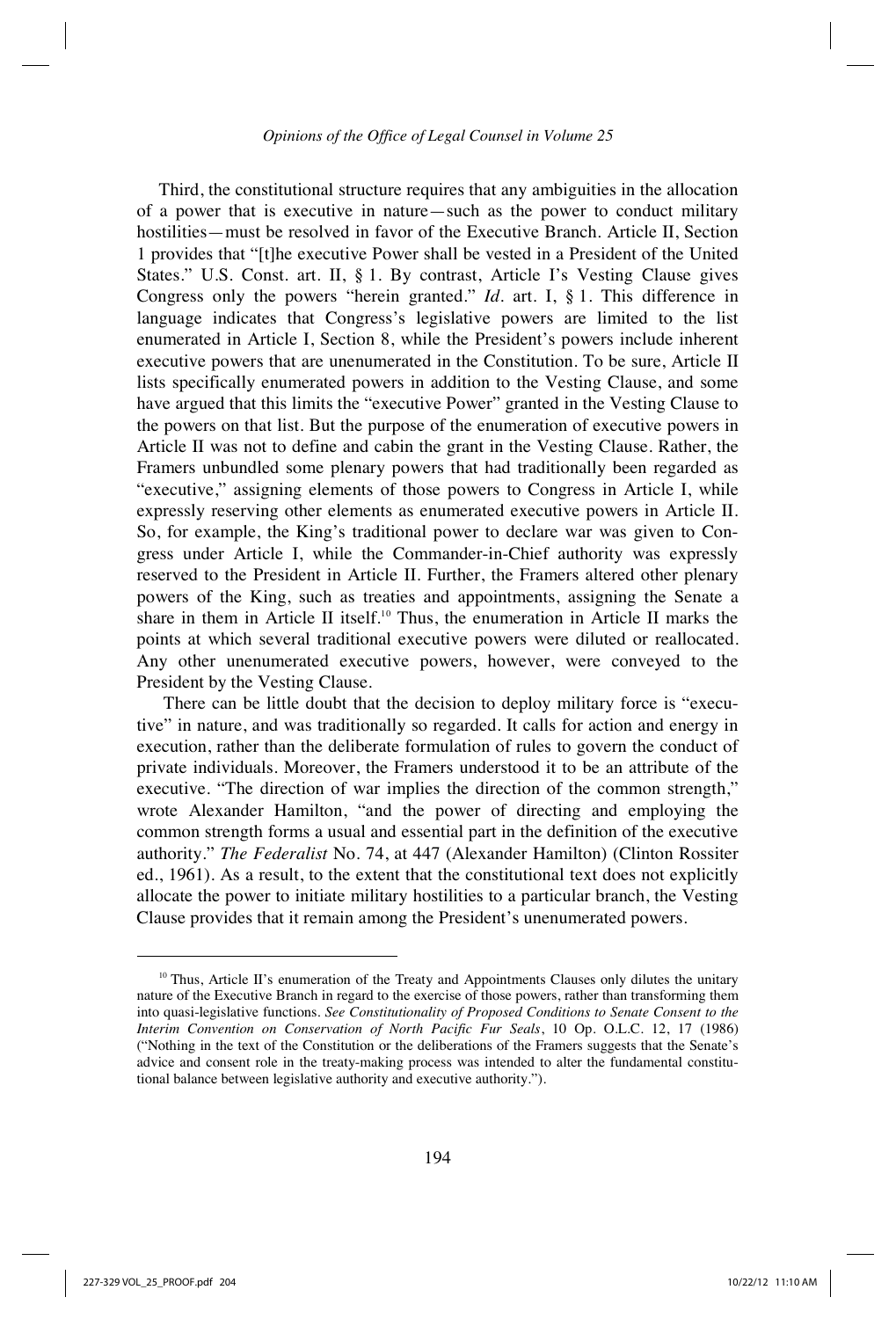Fourth, depriving the President of the power to decide when to use military force would disrupt the basic constitutional framework of foreign relations. From the very beginnings of the Republic, the vesting of the executive, Commander-in-Chief, and treaty powers in the Executive Branch has been understood to grant the President plenary control over the conduct of foreign relations. As Secretary of State Thomas Jefferson observed during the first Washington Administration, "[t]he constitution has divided the powers of government into three branches [and] has declared that the executive powers shall be vested in the president, submitting only special articles of it to a negative by the senate." Thomas Jefferson, Opinion on the Powers of the Senate (1790), *reprinted in* 5 *The Writings of Thomas Jefferson* at 161 (Paul L. Ford ed., 1895). Due to this structure, Jefferson continued, "[t]he transaction of business with foreign nations is executive altogether; it belongs, then, to the head of that department, except as to such portions of it as are specially submitted to the senate. Exceptions are to be construed strictly." *Id.* In defending President Washington's authority to issue the Neutrality Proclamation, Alexander Hamilton came to the same interpretation of the President's foreign affairs powers. According to Hamilton, Article II "ought . . . to be considered as intended . . . to specify and regulate the principal articles implied in the definition of Executive Power; leaving the rest to flow from the general grant of that power." Alexander Hamilton, Pacificus No. 1 (1793), *reprinted in* 15 *The Papers of Alexander Hamilton* at 33, 39 (Harold C. Syrett et al. eds., 1969). As future Chief Justice John Marshall famously declared a few years later, "The President is the sole organ of the nation in its external relations, and its sole representative with foreign nations . . . . The [executive] department . . . is entrusted with the whole foreign intercourse of the nation . . . ." 10 Annals of Cong. 613-14 (1800). Given the agreement of Jefferson, Hamilton, and Marshall, it has not been difficult for the Executive Branch consistently to assert the President's plenary authority in foreign affairs ever since.

On the relatively few occasions where it has addressed foreign affairs, the Supreme Court has agreed with the Executive Branch's consistent interpretation. Conducting foreign affairs and protecting the national security are, as the Supreme Court has observed, "'central' Presidential domains." *Harlow v. Fitzgerald*, 457 U.S. 800, 812 n.19 (1982). The President's constitutional primacy flows from both his unique position in the constitutional structure, and from the specific grants of authority in Article II that make the President both the Chief Executive of the Nation and the Commander in Chief. *See Nixon v. Fitzgerald*, 457 U.S. 731, 749- 50 (1982). Due to the President's constitutionally superior position, the Supreme Court has consistently "recognized 'the generally accepted view that foreign policy [is] the province and responsibility of the Executive.'" *Dep't of Navy v. Egan*, 484 U.S. 518, 529 (1988) (quoting *Haig v. Agee*, 453 U.S. at 293-94). "The Founders in their wisdom made [the President] not only the Commander-in-Chief but also the guiding organ in the conduct of our foreign affairs," possessing "vast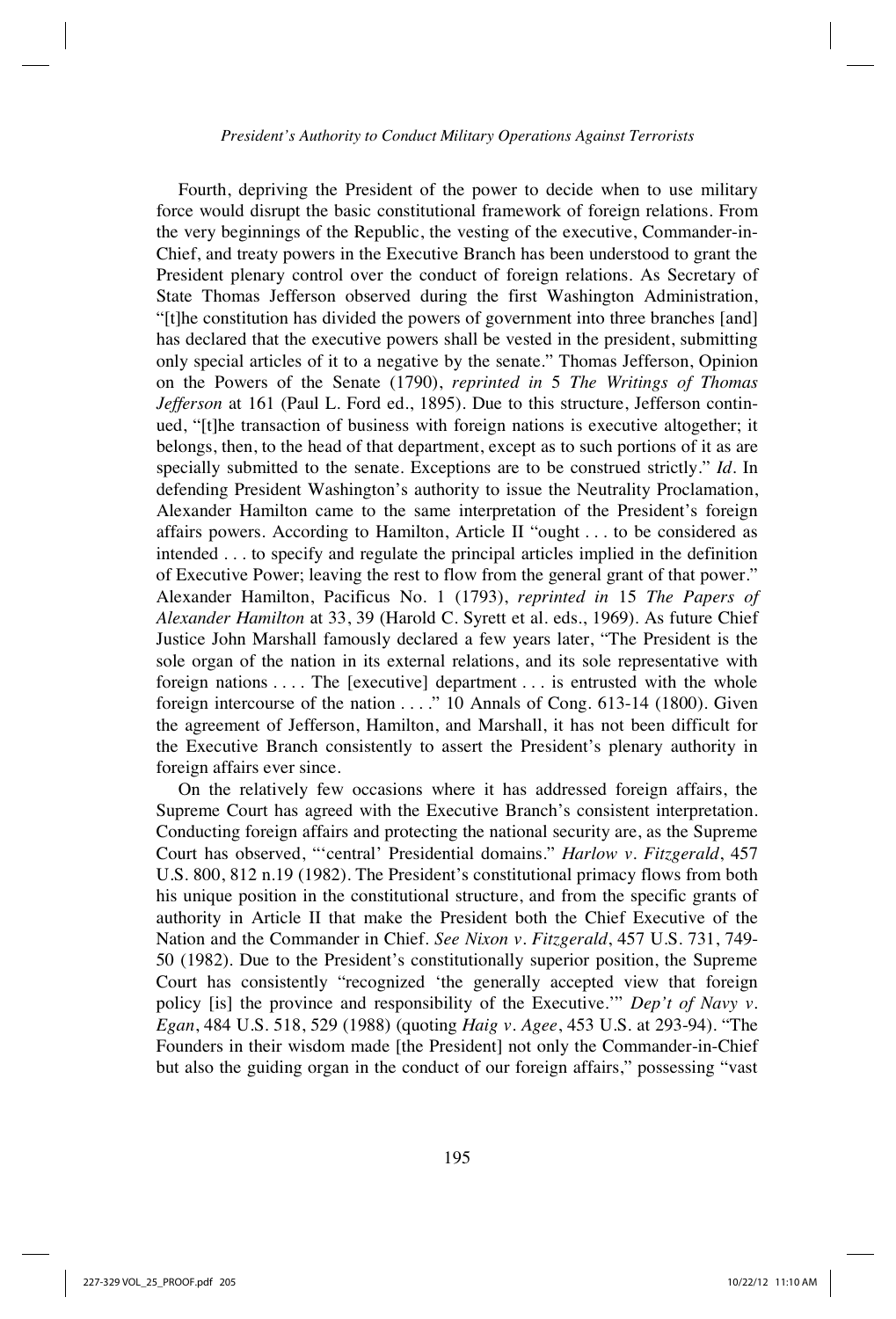powers in relation to the outside world." *Ludecke v. Watkins*, 335 U.S. 160, 173 (1948). This foreign affairs power is exclusive: it is "the very delicate, plenary and exclusive power of the President as sole organ of the federal government in the field of international relations—a power which does not require as a basis for its exercise an act of Congress." *United States v. Curtiss-Wright Export Corp.*, 299 U.S. 304, 320 (1936).

Conducting military hostilities is a central tool for the exercise of the President's plenary control over the conduct of foreign policy. There can be no doubt that the use of force protects the Nation's security and helps it achieve its foreign policy goals. Construing the Constitution to grant such power to another branch could prevent the President from exercising his core constitutional responsibilities in foreign affairs. Even in the cases in which the Supreme Court has limited executive authority, it has also emphasized that we should not construe legislative prerogatives to prevent the Executive Branch "from accomplishing its constitutionally assigned functions." *Nixon v. Adm'r of Gen. Servs.*, 433 U.S. 425, 443 (1977).

## **II.**

*Executive Branch Construction and Practice*. The position we take here has long represented the view of the Executive Branch and of the Department of Justice. Attorney General (later Justice) Robert Jackson formulated the classic statement of the Executive Branch's understanding of the President's military powers in 1941:

Article II, section 2, of the Constitution provides that the President "shall be Commander in Chief of the Army and Navy of the United States." By virtue of this constitutional office he has supreme command over the land and naval forces of the country and may order them to perform such military duties as, in his opinion, are necessary or appropriate for the defense of the United States. These powers exist in time of peace as well as in time of war.

....

Thus the President's responsibility as Commander in Chief embraces the authority to command and direct the armed forces in their immediate movements and operations designed to protect the security and effectuate the defense of the United States.... [T]his authority undoubtedly includes the power to dispose of troops and equipment in such manner and on such duties as best to promote the safety of the country.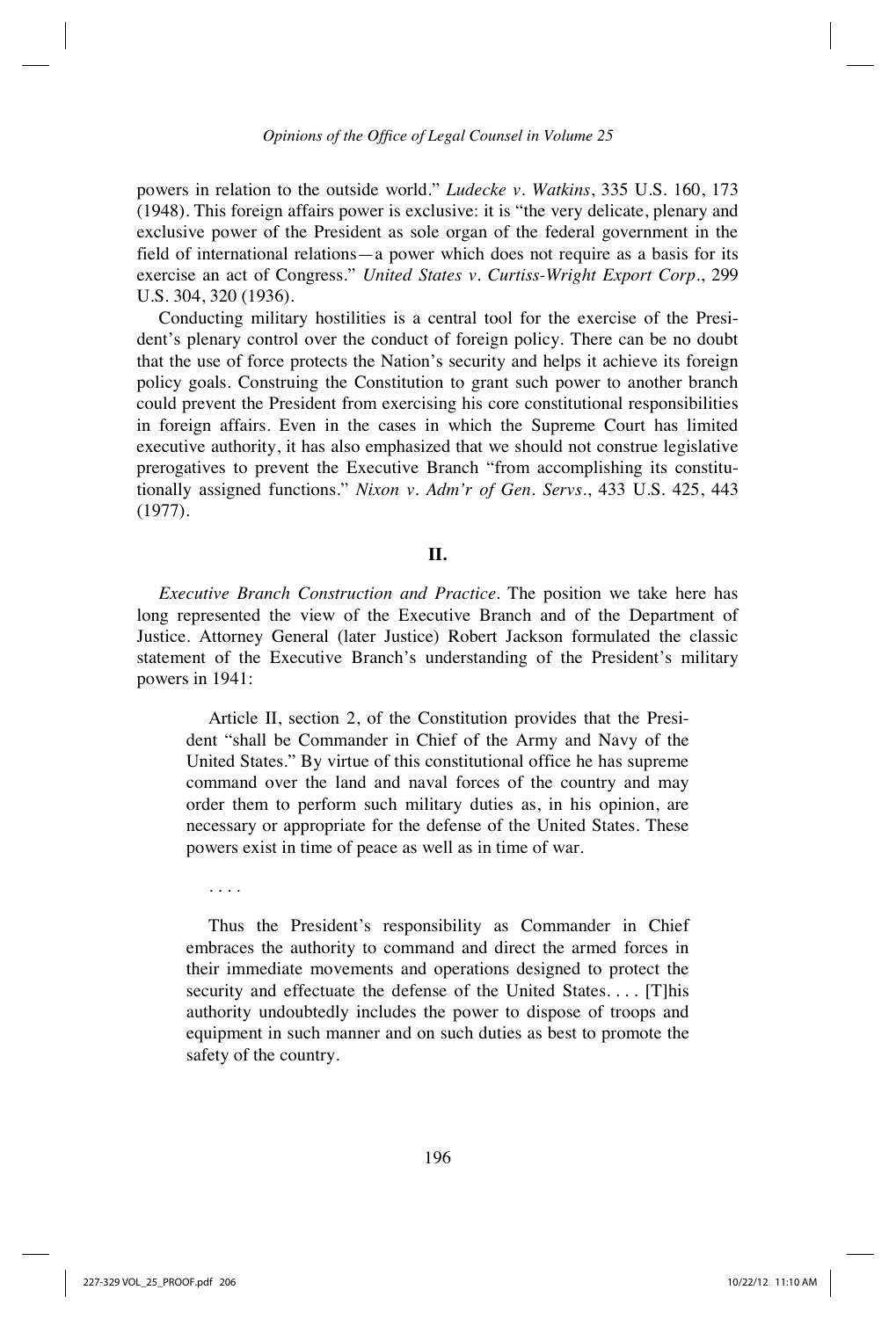*Training of British Flying Students in the United States*, 40 Op. Att'y Gen. 58, 61- 62 (1941).<sup>11</sup> Other Attorneys General have defended similar accounts of the President's constitutional powers and duties, particularly in times of unforeseen emergencies.

Attorney General William P. Barr, quoting the opinion of Attorney General Jackson just cited, advised the President in 1992 that "[y]ou have authority to commit troops overseas without specific prior Congressional approval 'on missions of good will or rescue, or for the purpose of protecting American lives or property or American interests.'" *Authority to Use United States Military Forces in Somalia*, 16 Op. O.L.C. 6, 6 (1992) (citation omitted).

Attorney General (later Justice) Frank Murphy, though declining to define precisely the scope of the President's independent authority to act in emergencies or states of war, stated that:

the Executive has powers not enumerated in the statutes—powers derived not from statutory grants but from the Constitution. It is universally recognized that the constitutional duties of the Executive carry with them the constitutional powers necessary for their proper performance. These constitutional powers have never been specifically defined, and in fact cannot be, since their extent and limitations are largely dependent upon conditions and circumstances. . . . The right to take specific action might not exist under one state of facts, while under another it might be the absolute duty of the Executive to take such action.

*Request of the Senate for an Opinion as to the Powers of the President "In Emergency or State of War,"* 39 Op. Att'y Gen. 343, 347-48 (1939).

Attorney General Thomas Gregory opined in 1914 that "[i]n the preservation of the safety and integrity of the United States and the protection of its responsibilities and obligations as a sovereignty, [the President's] powers are broad." *Censorship of Radio Stations*, 30 Op. Att'y Gen. 291, 292 (1914).

Finally, in 1898, Acting Attorney General John K. Richards wrote:

The preservation of our territorial integrity and the protection of our foreign interests is intrusted, in the first instance, to the President. . . . In the protection of these fundamental rights, which are based upon the Constitution and grow out of the jurisdiction of this nation over

<sup>&</sup>lt;sup>11</sup> At the time Attorney General Jackson delivered his opinion, the United States was a neutral, and thus his conclusions about the President's powers did not rest on any special considerations that might apply in time of war. Although he stated that he was "inclined to the opinion" that a statute (the Lend-Lease Act) authorized the decision under review, Jackson expressly based his conclusion on the President's constitutional authority. 40 Op. Att'y Gen*.* at 61.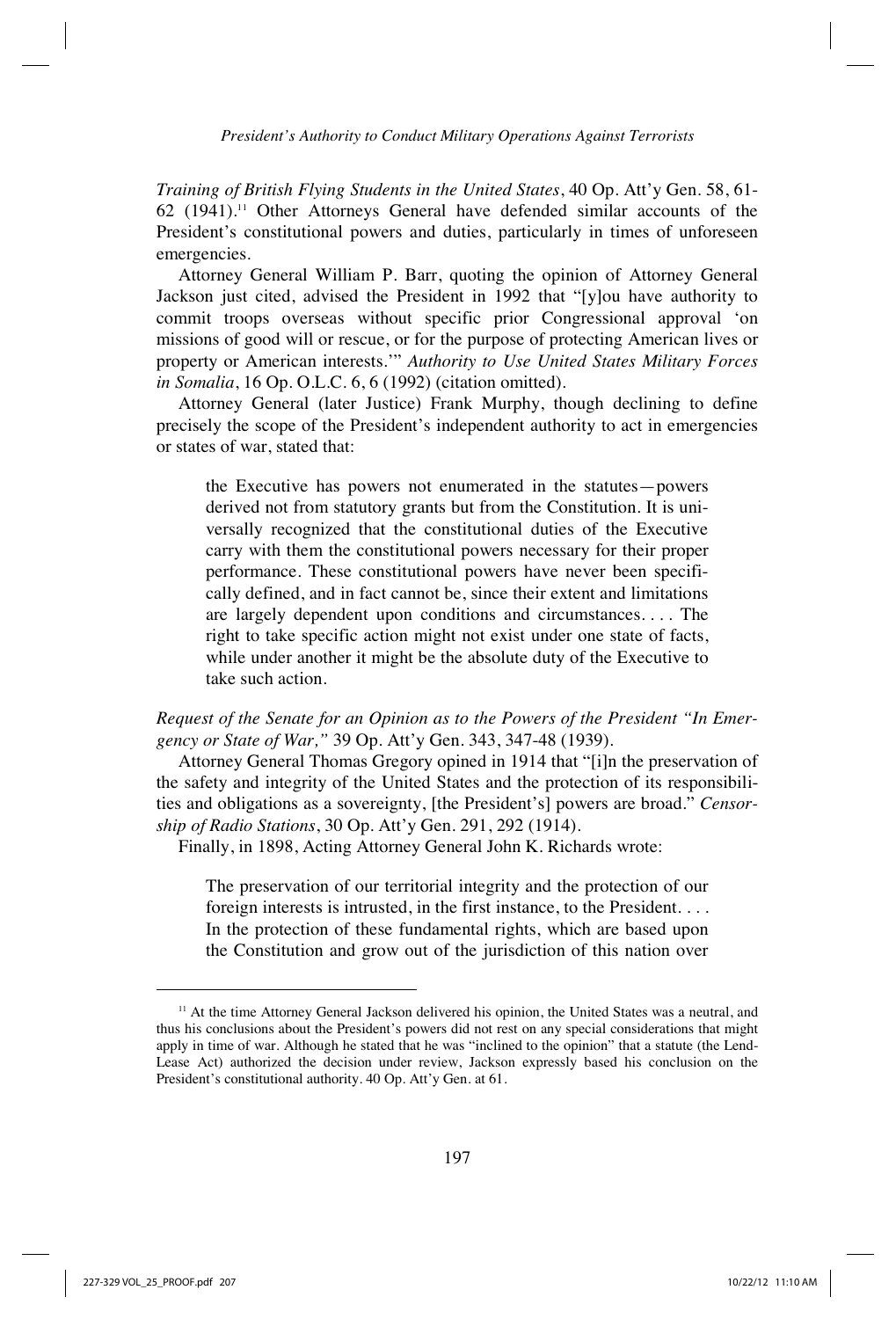its own territory and its international rights and obligations as a distinct sovereignty, the President is not limited to the enforcement of specific acts of Congress. [The President] must preserve, protect, and defend those fundamental rights which flow from the Constitution itself and belong to the sovereignty it created.

*Foreign Cables*, 22 Op. Att'y Gen. 13, 25-26 (1898). Acting Attorney General Richards cited, among other judicial decisions, *Cunningham v. Neagle*, 135 U.S. 1, 64 (1890), in which the Supreme Court stated that the President's power to enforce the laws of the United States "include[s] the rights, duties and obligations growing out of the constitution itself, our international relations, and all the protection implied by the nature of the government under the constitution."

*Opinions of the Office of Legal Counsel*. Our Office has taken the position in recent Administrations, including those of Presidents Clinton, Bush, Reagan, Carter, and Nixon, that the President may unilaterally deploy military force in order to protect the national security and interests of the United States.

In 1995, we opined that the President, "acting without specific statutory authorization, lawfully may introduce United States ground troops into Bosnia and Herzegovina . . . to help the North Atlantic Treaty Organization . . . ensure compliance with the recently negotiated peace agreement." *Proposed Deployment of United States Armed Forces in Bosnia and Herzegovina*, 19 Op. O.L.C. 327, 327 (1995) (the "Bosnia Opinion"). We interpreted the WPR to "lend[] support to the . . . conclusion that the President has authority, without specific statutory authorization, to introduce troops into hostilities in a substantial range of circumstances." *Id.* at 335.

In *Deployment of United States Armed Forces into Haiti*, 18 Op. O.L.C. 173 (1994), we advised that the President had the authority unilaterally to deploy some 20,000 troops into Haiti. We relied in part on the structure of the WPR, which we argued "makes sense only if the President may introduce troops into hostilities or potential hostilities without prior authorization by the Congress." *Id.* at 175-76. We further argued that "in establishing and funding a military force that is capable of being projected anywhere around the globe, Congress has given the President, as Commander in Chief, considerable discretion in deciding how that force is to be deployed." *Id.* at 177. We also cited and relied upon the past practice of the Executive Branch in undertaking unilateral military interventions:

In 1940, after the fall of Denmark to Germany, President Franklin Roosevelt ordered United States troops to occupy Greenland, a Danish possession in the North Atlantic of vital strategic interest to the United States.... Congress was not consulted or even directly informed. . . . Later, in 1941, the President ordered United States troops to occupy Iceland, an independent nation, pursuant to an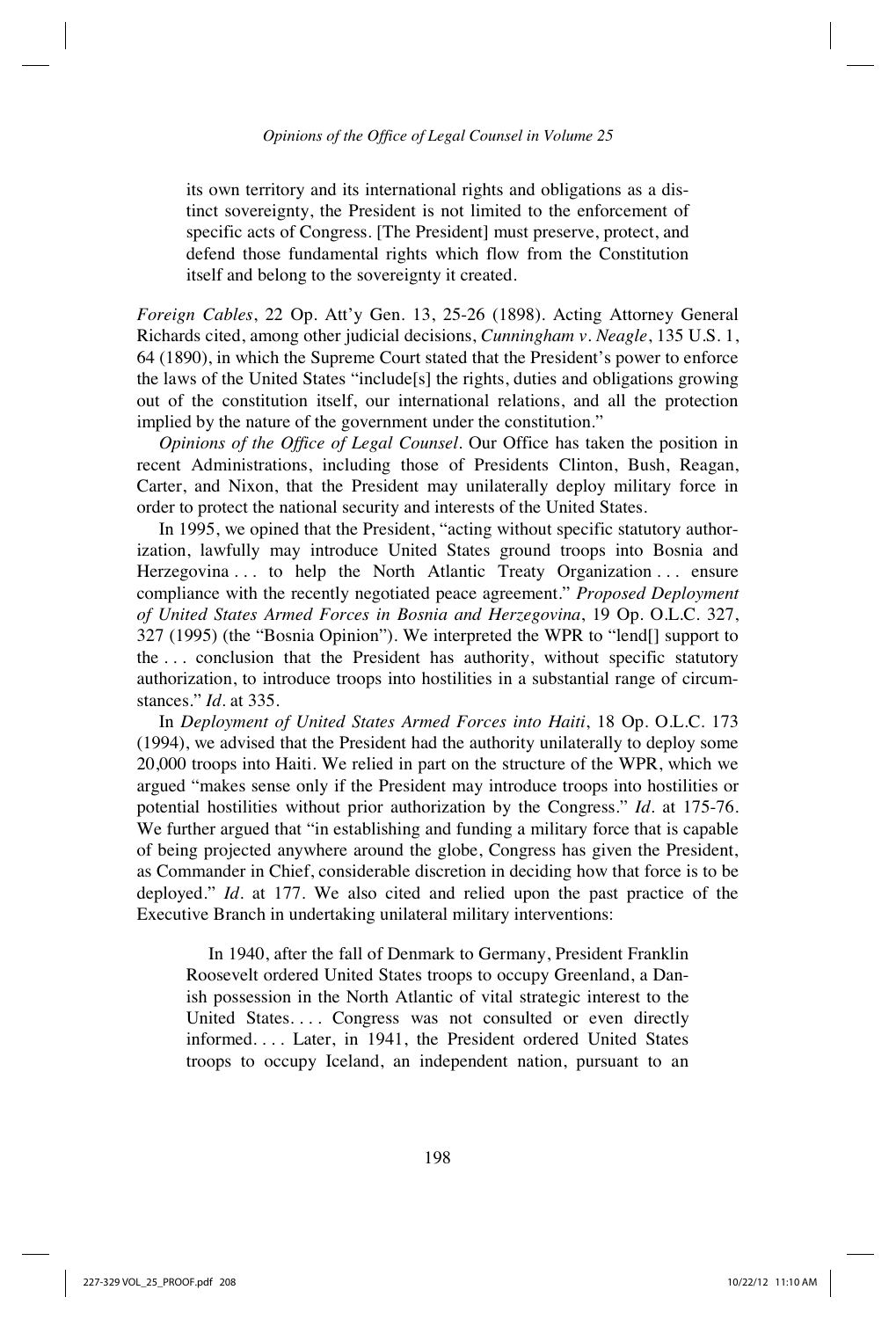agreement between himself and the Prime Minister of Iceland. The President relied upon his authority as Commander in Chief, and notified Congress only after the event.... More recently, in 1989, at the request of President Corazon Aquino, President Bush authorized military assistance to the Philippine government to suppress a coup attempt.

# *Id.* at 178.

In *Authority to Use United States Military Forces in Somalia*, 16 Op. O.L.C. 6 (1992), our Office advised that the President had the constitutional authority to deploy United States Armed Forces into Somalia in order to assist the United Nations in ensuring the safe delivery of relief to distressed areas of that country. We stated that "the President's role under our Constitution as Commander in Chief and Chief Executive vests him with the constitutional authority to order United States troops abroad to further national interests such as protecting the lives of Americans overseas." *Id.* at 8. Citing past practice (further discussed below), we pointed out that

[f]rom the instructions of President Jefferson's Administration to Commodore Richard Dale in 1801 to "chastise" Algiers and Tripoli if they continued to attack American shipping, to the present, Presidents have taken military initiatives abroad on the basis of their constitutional authority. . . . Against the background of this repeated past practice under many Presidents, this Department and this Office have concluded that the President has the power to commit United States troops abroad for the purpose of protecting important national interests.

*Id.* at 9 (citations omitted).

In *Overview of the War Powers Resolution*, 8 Op. O.L.C. 271, 275 (1984), we noted that "[t]he President's authority to deploy armed forces has been exercised in a broad range of circumstances [in] our history."

In *Presidential Power to Use the Armed Forces Abroad Without Statutory Authorization*, 4A Op. O.L.C. 185, 187 (1980), we stated that

[o]ur history is replete with instances of presidential uses of military force abroad in the absence of prior congressional approval. This pattern of presidential initiative and congressional acquiescence may be said to reflect the implicit advantage held by the executive over the legislature under our constitutional scheme in situations calling for immediate action. Thus, constitutional practice over two centuries, supported by the nature of the functions exercised and by the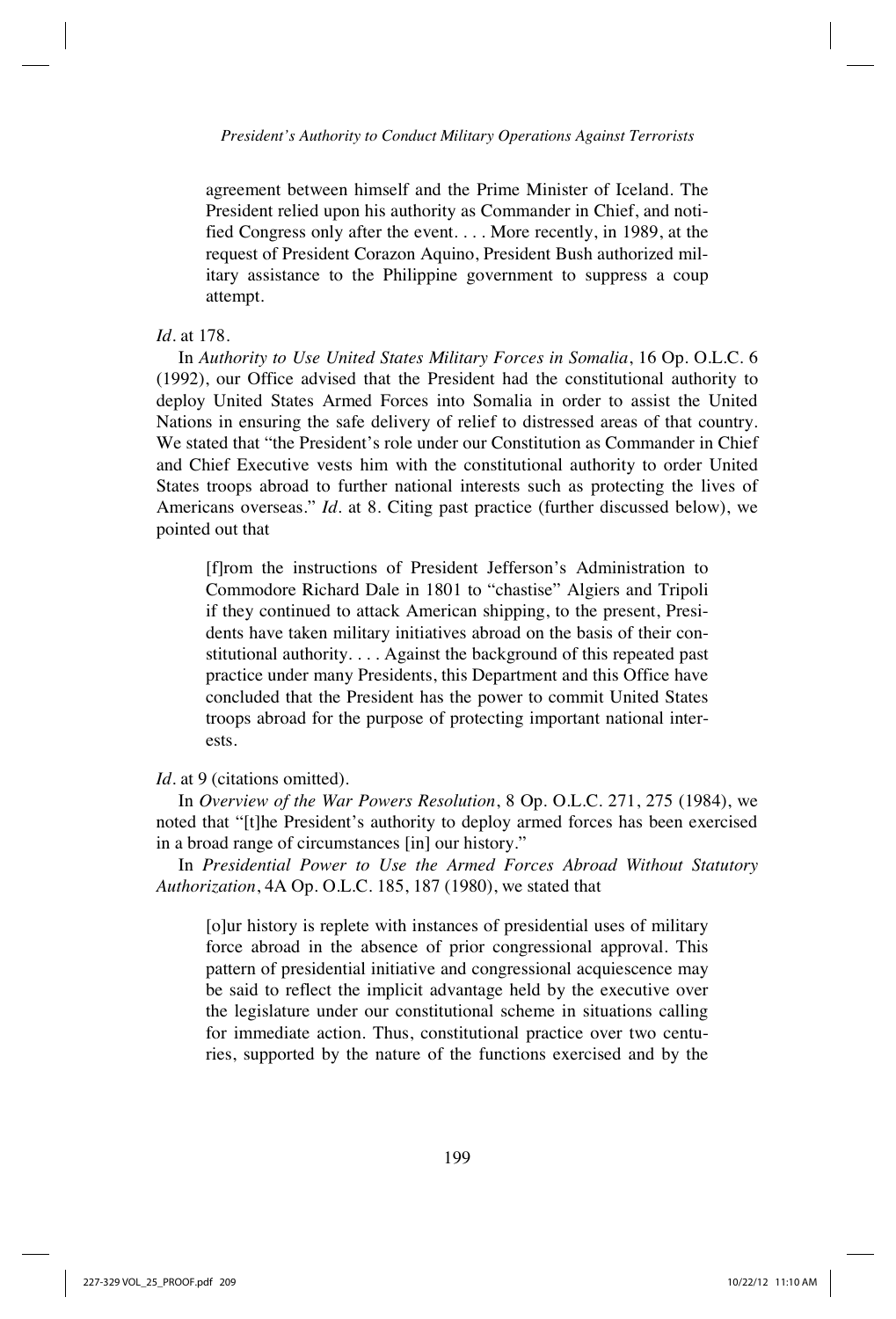few legal benchmarks that exist, evidences the existence of broad constitutional power.

In light of that understanding, we advised that the President had independent constitutional authority unilaterally to order "(1) deployment abroad at some risk of engagement—for example, the current presence of the fleet in the Persian Gulf region; (2) a military expedition to rescue the hostages or to retaliate against Iran if the hostages are harmed; (3) an attempt to repel an assault that threatens our vital interests in that region." *Id.* at 185-86. *See also Presidential Powers Relating to the Situation in Iran*, 4A Op. O.L.C. 115, 121 (1979) ("It is well established that the President has the constitutional power as Chief Executive and Commander-in-Chief to protect the lives and property of Americans abroad. This understanding is reflected in judicial decisions . . . and recurring historic practice which goes back to the time of Jefferson.").

Finally, in the Rehnquist Memo, we concluded that the President as Commander in Chief had the authority "to commit military forces of the United States to armed conflict . . . to protect the lives of American troops in the field." *Id.* at 8.

*Judicial Construction.* Judicial decisions since the beginning of the Republic confirm the President's constitutional power and duty to repel military action against the United States through the use of force, and to take measures to deter the recurrence of an attack. As Justice Joseph Story said long ago, "[i]t may be fit and proper for the government, in the exercise of the high discretion confided to the executive, for great public purposes, to act on a sudden emergency, or to prevent an irreparable mischief, by summary measures, which are not found in the text of the laws." *The Apollon*, 22 U.S. (9 Wheat.) 362, 366-67 (1824). The Constitution entrusts the "power [to] the executive branch of the government to preserve order and insure the public safety in times of emergency, when other branches of the government are unable to function, or their functioning would itself threaten the public safety." *Duncan v. Kahanamoku*, 327 U.S. 304, 335 (1946) (Stone, C.J., concurring).

If the President is confronted with an unforeseen attack on the territory and people of the United States, or other immediate, dangerous threat to American interests and security, the courts have affirmed that it is his constitutional responsibility to respond to that threat with whatever means are necessary, including the use of military force abroad. *See, e.g.*, *Prize Cases*, 67 U.S. at 635 ("If a war be made by invasion of a foreign nation, the President is not only authorized but bound to resist force by force . . . without waiting for any special legislative authority."); *Kahanamoku*, 327 U.S. at 336 (Stone, C.J., concurring) ("Executive has broad discretion in determining when the public emergency is such as to give rise to the necessity" for emergency measures); *United States v. Smith*, 27 F. Cas. 1192, 1230 (C.C.D.N.Y. 1806) (No. 16,342) (Paterson, Circuit Justice) (regardless of statutory authorization, it is "the duty . . . of the executive magistrate . . . to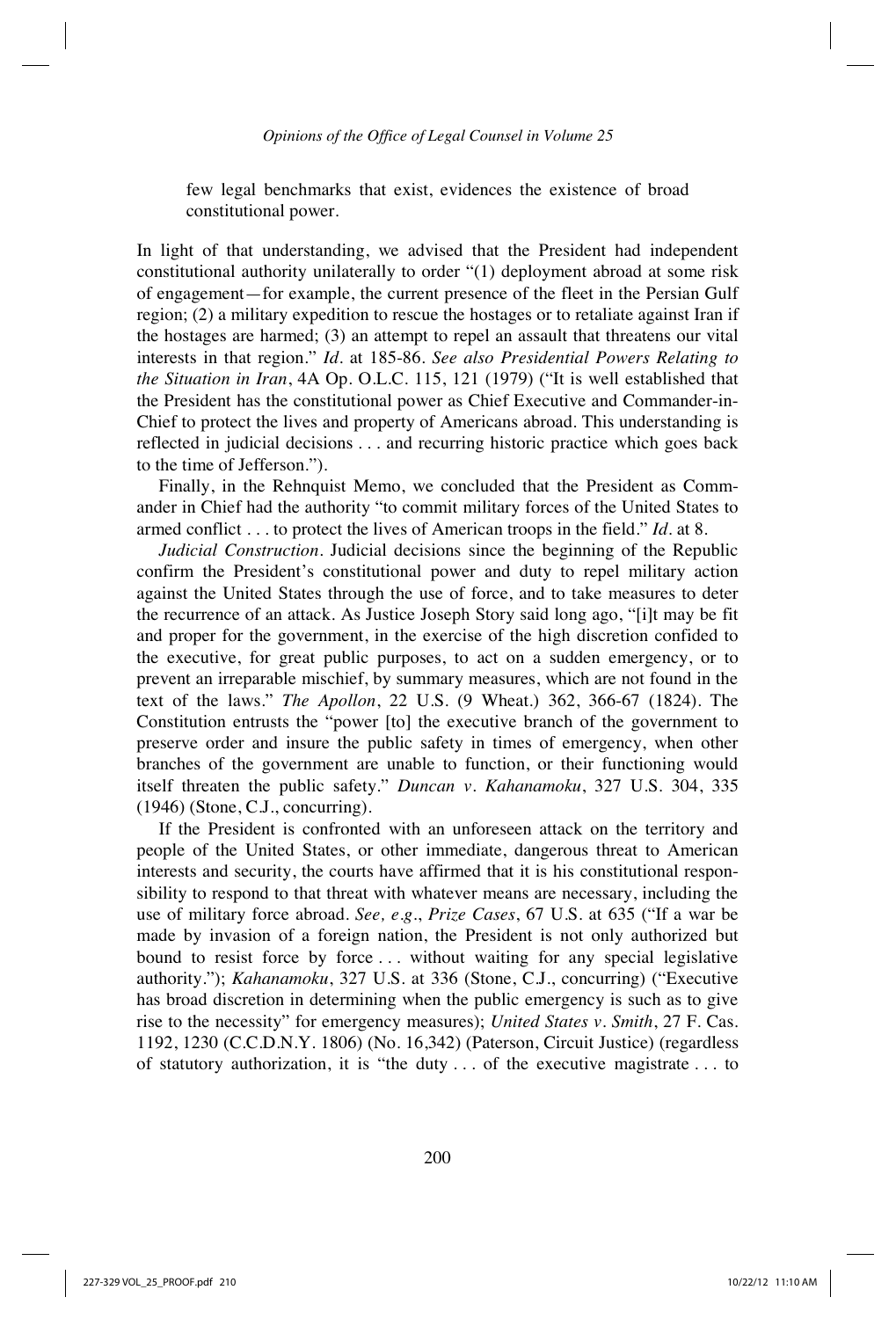repel an invading foe");12 *Mitchell v. Laird*, 488 F.2d 611, 613 (D.C. Cir. 1973) ("there are some types of war which without Congressional approval, the President may begin to wage: for example, he may respond immediately without such approval to a belligerent attack");<sup>13</sup> see also Campbell v. Clinton, 203 F.3d 19, 27 (D.C. Cir.) (Silberman, J. concurring) ("[T]he President has independent authority to repel aggressive acts by third parties even without specific statutory authorization."), *cert. denied*, 531 U.S. 815 (2000); *id.* at 40 (Tatel, J., concurring) ("[T]he President, as Commander in Chief, possesses emergency authority to use military force to defend the nation from attack without obtaining prior congressional approval."); Story, *supra* note 9, § 1485 ("[t]he command and application of the public force . . . to maintain peace, and to resist foreign invasion" are executive powers).

## **III.**

The historical practice of all three branches confirms the lessons of the constitutional text and structure. The normative role of historical practice in constitutional law, and especially with regard to separation of powers, is well settled.<sup>14</sup> Both the Supreme Court and the political branches have often recognized that governmental practice plays a highly significant role in establishing the contours of the constitutional separation of powers: "a systematic, unbroken, executive practice, long pursued to the knowledge of the Congress and never before questioned . . . may be treated as a gloss on 'executive Power' vested in the President by § 1 of Art. II." *Youngstown Sheet & Tube Co.*, 343 U.S. at 610-11 (Frankfurter, J., concurring). Indeed, as the Court has observed, the role of practice in fixing the meaning of the separation of powers is implicit in the Constitution itself: "'the Constitution . . . contemplates that practice will integrate the dispersed powers into a workable government.'" *Mistretta v. United States*, 488 U.S. 361,

 $12$  Justice Paterson went on to remark that in those circumstances "it would I apprehend, be not only lawful for the president to resist such invasion, but also to carry hostilities into the enemy's own country." 27 F. Cas*.* at 1230.

<sup>&</sup>lt;sup>13</sup> The court further observed that "in a grave emergency [the President] may, without Congressional approval, take the initiative to wage war. . . . In such unusual situations necessity confers the requisite authority upon the President. Any other construction of the Constitution would make it selfdestructive." 488 F.2d at 613-14. *Accord Massachusetts v. Laird*, 451 F.2d at 31 ("[t]he executive may without Congressional participation repel attack").

<sup>&</sup>lt;sup>14</sup> As the Supreme Court has noted, "the decisions of the Court in th[e] area [of foreign affairs] have been rare, episodic, and afford little precedential value for subsequent cases." *Dames & Moore*, 453 U.S. at 661. In particular, the difficulty the courts experience in addressing "the broad range of vitally important day-to-day questions regularly decided by Congress or the Executive" with respect to foreign affairs and national security makes the judiciary "acutely aware of the necessity to rest [judicial] decision[s] on the narrowest possible ground capable of deciding the case." *Id.* at 660-61. Historical practice and the ongoing tradition of Executive Branch constitutional interpretation therefore play an especially important role in this area.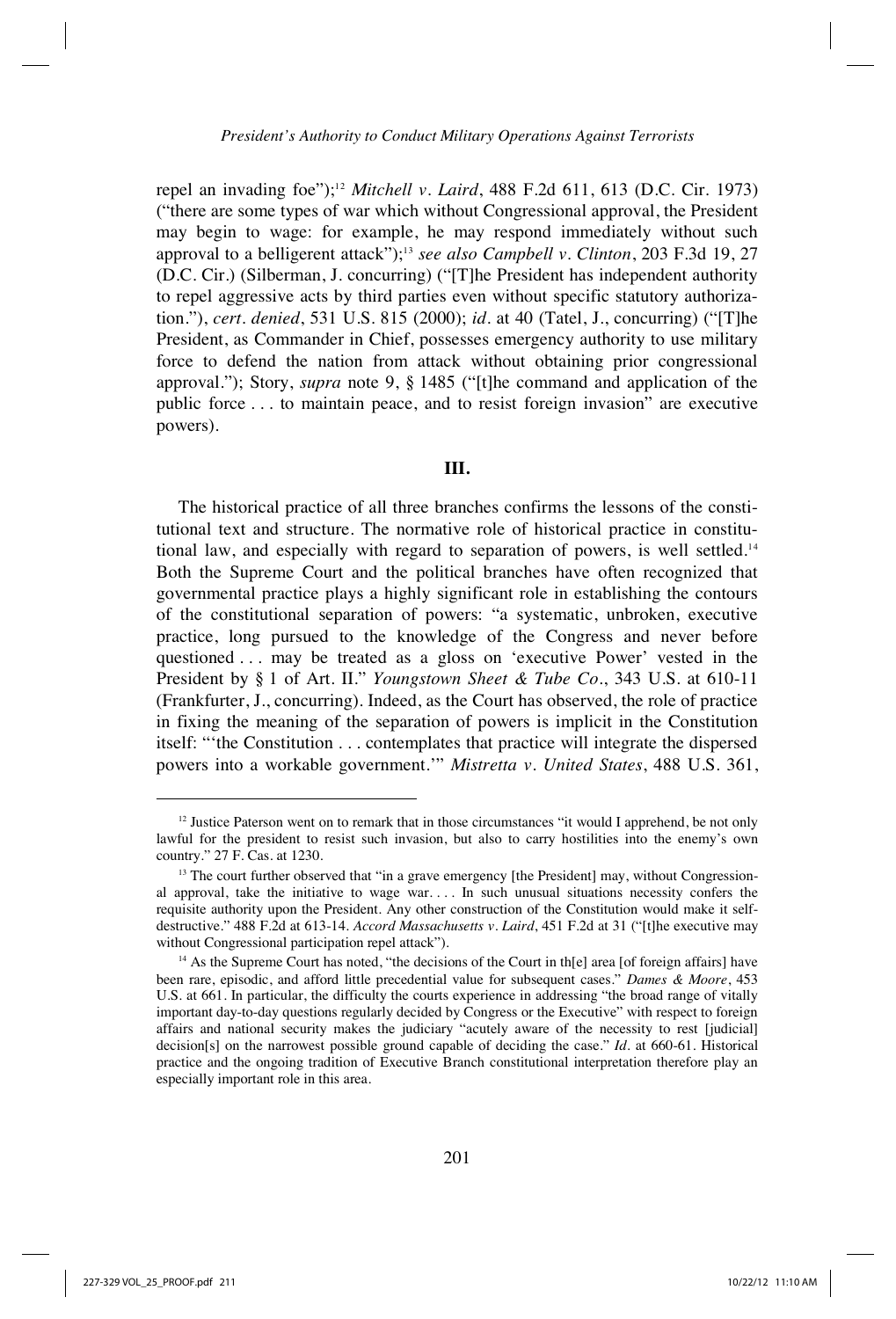381 (1989) (citation omitted). In addition, governmental practice enjoys significant weight in constitutional analysis for practical reasons, on "the basis of a wise and quieting rule that, in determining . . . the existence of a power, weight shall be given to the usage itself—even when the validity of the practice is the subject of investigation." *United States v. Midwest Oil Co.*, 236 U.S. 459, 473 (1915).

The role of practice is heightened in dealing with issues affecting foreign affairs and national security, where "the Court has been particularly willing to rely on the practical statesmanship of the political branches when considering constitutional questions." *Whether Uruguay Round Agreements Required Ratification as a Treaty*, 18 Op. O.L.C. 232, 234 (1994). "The persistence of these controversies (which trace back to the eighteenth century), and the nearly complete absence of judicial decisions resolving them, underscore the necessity of relying on congressional precedent to *interpret* the relevant constitutional provisions." *Id.* at 236. Accordingly, we give considerable weight to the practice of the political branches in trying to determine the constitutional allocation of warmaking powers between them.

The historical record demonstrates that the power to initiate military hostilities, particularly in response to the threat of an armed attack, rests exclusively with the President. As the Supreme Court has observed, "[t]he United States frequently employs Armed Forces outside this country—over 200 times in our history—for the protection of American citizens or national security." *United States v. Verdugo-Urquidez*, 494 U.S. 259, 273 (1990). On at least 125 such occasions, the President acted without prior express authorization from Congress. *See* Bosnia Opinion, 19 Op. O.L.C. at 331. Such deployments, based on the President's constitutional authority alone, have occurred since the Administration of George Washington. *See* David P. Currie, *The Constitution in Congress: Substantive Issues in the First Congress, 1789-1791*, 61 U. Chi. L. Rev. 775, 816 (1994) ("[B]oth Secretary [of War] Knox and [President] Washington himself seemed to think that this [Commander-in-Chief] authority extended to offensive operations taken in retaliation for Indian atrocities.") (quoted in Bosnia Opinion, 19 Op. O.L.C. at 331 n.4). Perhaps the most significant deployment without specific statutory authorization took place at the time of the Korean War, when President Truman, without prior authorization from Congress, deployed United States troops in a war that lasted for over three years and caused over 142,000 American casualties. *See* Bosnia Opinion, 19 Op. O.L.C. at 331-32 n.5.

Recent deployments ordered solely on the basis of the President's constitutional authority have also been extremely large, representing a substantial commitment of the Nation's military personnel, diplomatic prestige, and financial resources. On at least one occasion, such a unilateral deployment has constituted full-scale war. On March 24, 1999, without any prior statutory authorization and in the absence of an attack on the United States, President Clinton ordered hostilities to be initiated against the Republic of Yugoslavia. The President informed Congress that, in the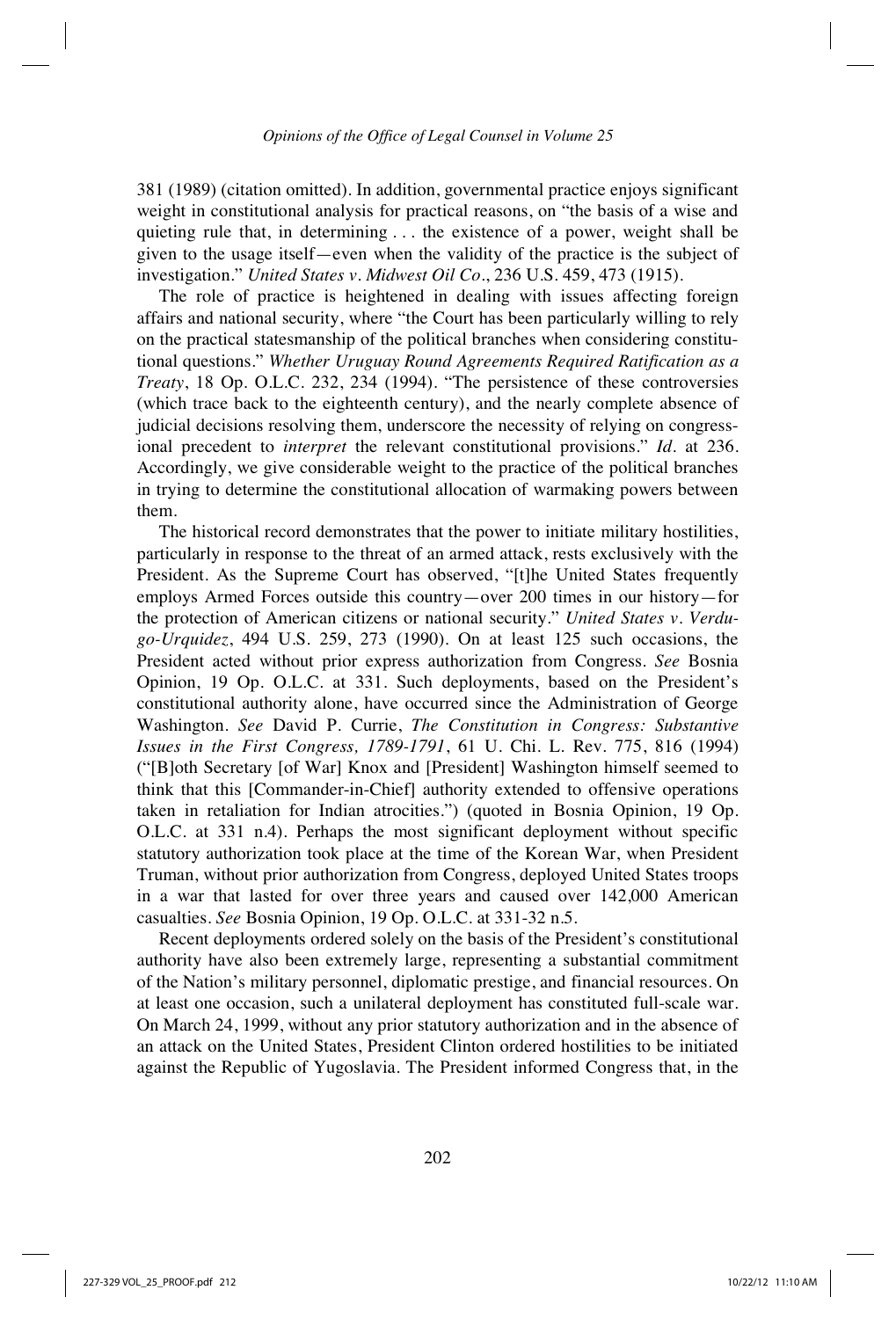initial wave of air strikes, "United States and NATO forces have targeted the [Yugoslavian] government's integrated air defense system, military and security police command and control elements, and military and security police facilities and infrastructure. . . . I have taken these actions pursuant to my constitutional authority to conduct U.S. foreign relations and as Commander in Chief and Chief Executive." Letter to Congressional Leaders Reporting on Airstrikes Against Serbian Targets in the Federal Republic of Yugoslavia (Serbia and Montenegro), 1 *Pub. Papers of Pres. William J. Clinton* 459, 459-60 (Mar. 26, 1999). Bombing attacks against targets in both Kosovo and Serbia ended on June 10, 1999, seventy-nine days after the war began. More than 30,000 United States military personnel participated in the operations; some 800 U.S. aircraft flew more than 20,000 sorties; more than 23,000 bombs and missiles were used. As part of the peace settlement, NATO deployed some 50,000 troops into Kosovo, 7,000 of them American.15 In a News Briefing on June 10, 1999, Secretary of Defense William S. Cohen summarized the effects of the campaign by saying,

[t]hree months ago Yugoslavia was a heavily armed country with a significant air defense system. We reduced that defense system threat by destroying over 80 percent of Yugoslavia's modern aircraft fighters and strategic suface-to-air missiles. NATO destroyed a significant share of the infrastructure Yugoslavia used to support[] its military with, we reduced [its] capacity to make ammunition by twothirds, and we eliminated all of its oil refining capacity and more than 40 percent of its military fuel supplies. Most important, we severely crippled the military forces in Kosovo by destroying more than 50 percent of the artillery and more than one-third of the armored vehicles.1 6

General Shelton of the Joint Chiefs of Staff reported that "about half of [Yugoslavia's] defense industry has either been damaged or destroyed. . . . [A]viation, 70 percent; armored vehicle production, 40 [percent]; petroleum refineries, 100 percent down; explosive production, about 50 percent; and 65 percent of [its] ammunition. . . . For the most part Belgrade is a city that's got about probably 70

<sup>&</sup>lt;sup>15</sup> See Campbell v. Clinton, 203 F.3d at 40 (Tatel, J., concurring) (quoting testimony of Secretary of Defense Cohen that "'[w]e're certainly engaged in hostilities [in Yugoslavia], we're engaged in combat'"); Exec. Order No. 13119, 64 Fed. Reg. 18,797 (Apr. 16, 1999) (designating March 24, 1999, as "the date of the commencement of combatant activities" in Yugoslavia); John C. Yoo, *UN Wars, US War Powers*, 1 Chi. J. Int'l L. 355 (2000).

<sup>16</sup> Office of the Assistant Secretary of Defense (Public Affairs), *DoD News Briefing* (June 10, 1999, 4:05 PM) (remarks of Secretary of Defense Cohen), *available at* http://www.defense.gov/transcripts/ transcript.aspx?transcriptid=487 (last visited Apr. 27, 2012).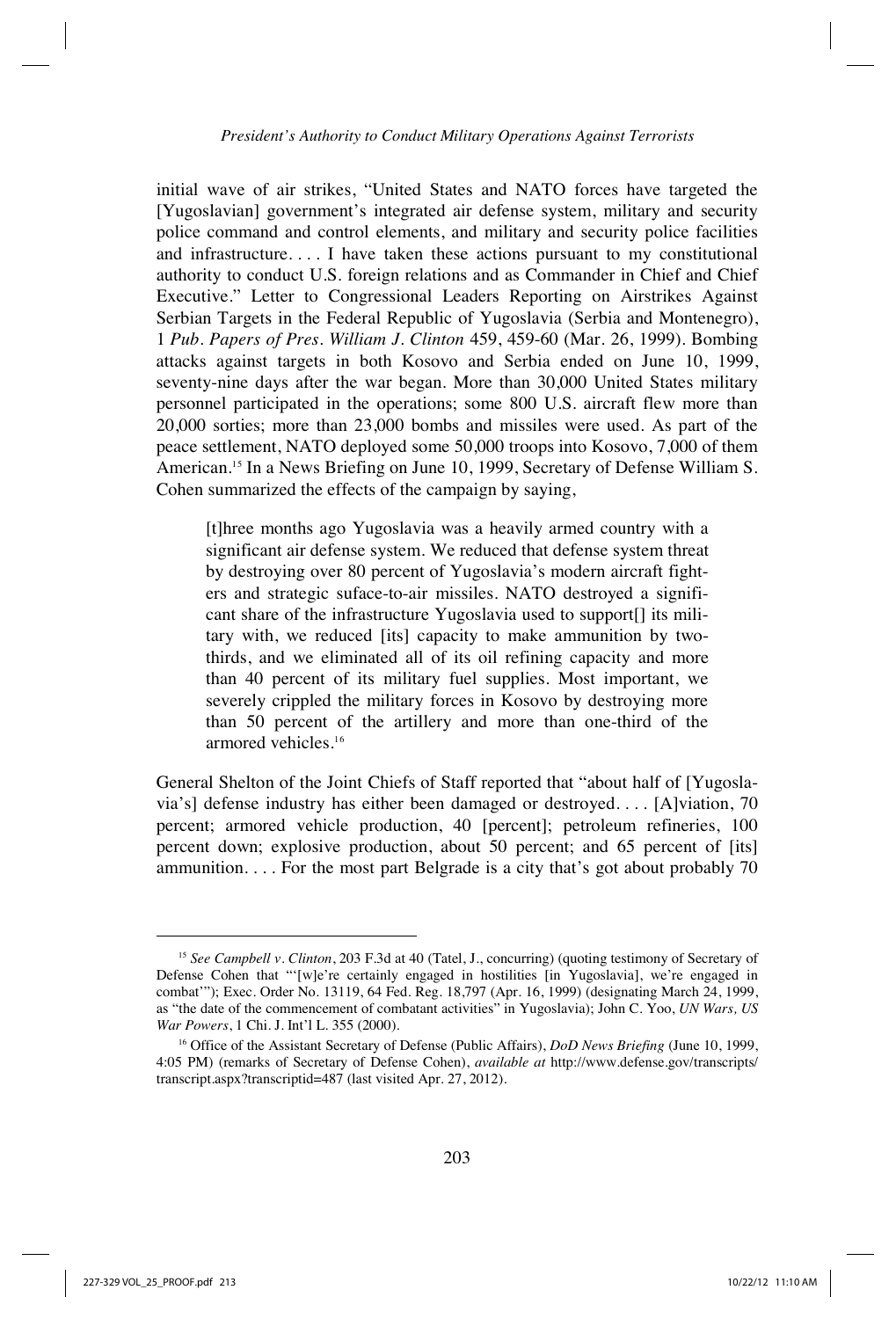percent without [electrical] power."17 A report by General Ryan, Air Force Chief of Staff, stated that

Serbia's air force is essentially useless and its air defenses are dangerous but ineffective. Military armament production is destroyed. Military supply areas are under siege. Oil refinement has ceased and petroleum storage is systematically being destroyed. Electricity is sporadic, at best. Major transportation routes are cut.

NATO aircraft are attacking with impunity throughout the country. $18$ 

Estimates near the time placed the number of Yugoslav military casualties at between five and ten thousand.<sup>19</sup> In recent decades, no President has unilaterally deployed so much force abroad.

Other recent unilateral deployments have also been significant in military, foreign policy, and financial terms. Several such deployments occurred in the Balkans in the mid-1990s.<sup>20</sup> In December 1995, President Clinton ordered the deployment of 20,000 United States troops to Bosnia to implement a peace settlement. In February 1994, sixty United States warplanes conducted airstrikes against Yugoslav targets. In 1993, United States warplanes were sent to enforce a no-fly zone over Bosnia; in the same year, the President despatched United States troops to Macedonia as part of a United Nations peacekeeping operation.

Major recent deployments have also taken place in Central America and in the Persian Gulf. In 1994, President Clinton ordered some 20,000 United States troops to be deployed into Haiti, again without prior statutory authorization from Congress, in reliance solely upon his Article II authority. *See Deployment of United States Armed Forces into Haiti*, 18 Op. O.L.C. 173 (1994)*.* On August 8, 1990, in response to the Iraqi invasion of Kuwait and the consequent threat to Saudi Arabia, President Bush ordered the deployment of substantial forces into Saudi Arabia in Operation Desert Shield. The forces were equipped for combat and included two squadrons of F-15 aircraft and a brigade of the 82d Airborne Division; the deployment eventually grew to several hundred thousand. The President informed Congress that he had taken these actions "pursuant to my constitutional authority to conduct our foreign relations and as Commander in Chief." Letter to Congressional Leaders on the Deployment of United States Armed Forces to Saudi Arabia and the Middle East, 2 *Pub. Papers of Pres.*

<sup>&</sup>lt;sup>17</sup> *Id.* (remarks of General Shelton).

<sup>18</sup> General Michael E. Ryan, *Air Power Is Working in Kosovo*, Wash. Post, June 4, 1999, at A35.

<sup>19</sup> *See* Nick Cook, *War of Extremes*, Jane's Defence Weekly, July 7, 1999, at 21.

<sup>20</sup> *See* Yoo, *UN Wars*, 1 Chi. J. Int'l L. at 359.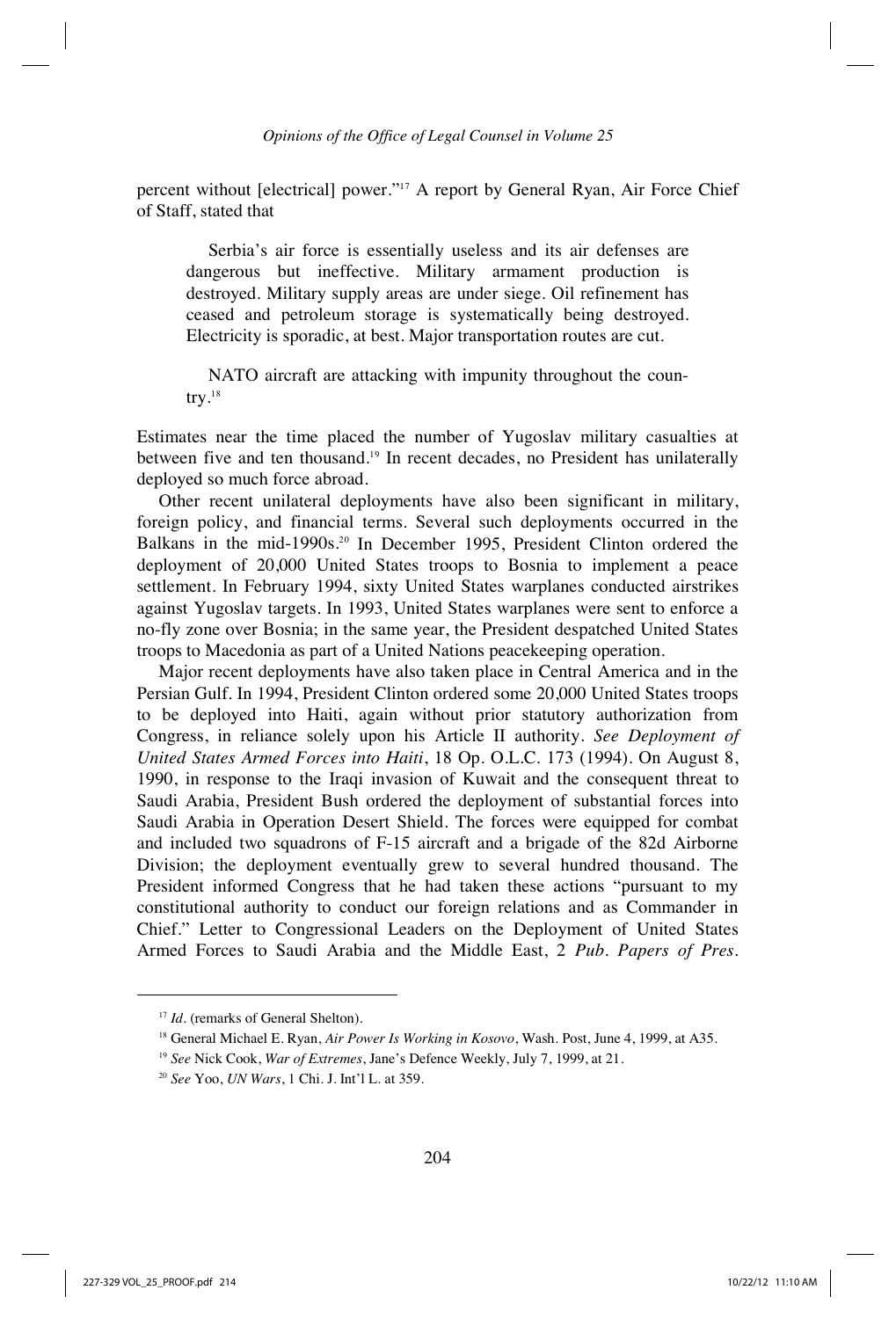*George Bush* 1116, 1116 (Aug. 9, 1990). President Bush also deployed some 15,000 troops into Panama in December, 1990, for the purpose (among others) of protecting Americans living in Panama. *See* Address to the Nation Announcing United States Military Action in Panama, 2 *Pub. Papers of Pres. George Bush* 1722 (Dec. 20, 1989); *see generally* Abraham D. Sofaer, *The Legality of the United States Action in Panama*, 29 Colum. J. Transnat'l L. 281 (1991).

Further, when Congress has in fact authorized deployments of troops in hostilities, past Presidents have taken the position that such legislation, although welcome, was not constitutionally necessary. For example, in signing Public Law 102-01, 105 Stat. 3 (1991), authorizing the use of military force in Operation Desert Storm against Iraq, President Bush stated that "my request for congressional support did not, and my signing this resolution does not, constitute any change in the longstanding positions of the executive branch on either the President's constitutional authority to use the Armed Forces to defend vital U.S. interests or the constitutionality of the War Powers Resolution." Statement on Signing the Resolution Authorizing the Use of Military Force Against Iraq, 1 *Pub. Papers of*  Pres. George Bush 40, 40 (Jan. 14, 1991).<sup>21</sup> Similarly, President John F. Kennedy stated on September 13, 1962, that congressional authorization for a naval blockade of Cuba was unnecessary, maintaining that "I have full authority now to take such action." The President's News Conference of September 13, 1962, *Pub. Papers of Pres. John F. Kennedy* 674, 674 (1962). And in a report to the American people on October 22, 1962, President Kennedy asserted that he had ordered the blockade "under the authority entrusted to me by the Constitution *as endorsed by* the resolution of the Congress." Radio and Television Report to the American People on the Soviet Arms Buildup in Cuba, *Pub. Papers of Pres. John F.*  Kennedy 806, 807 (Oct. 22, 1962) (emphasis added).<sup>22</sup> Thus, there is abundant

 $21$  Further, in a press conference on January 9, 1991, President Bush was asked if he believed that he needed congressional authorization in order to begin offensive operations against Iraq. He answered, "I don't think I need it. I think Secretary Cheney expressed it very well the other day. There are different opinions on either side of this question, but Saddam Hussein should be under no question on this: I feel that I have the authority to fully implement the United Nations resolutions." The President's News Conference on the Persian Gulf Crisis, 1 *Pub. Papers of Pres. George Bush* 17, 20 (Jan. 9, 1991).

<sup>22</sup> An unsigned, unaddressed opinion in this Office's files, entitled *Blockade of Cuba*, states that "the President, in the exercise of his constitutional power as Commander-in-Chief, can order a blockade without prior Congressional sanction and without a declaration of war by Congress." *Id.* at 9 (Oct. 19, 1962). Thus, the writers of the memorandum (presumably, either this Office or the State Department's Office of the Legal Adviser) determined that no congressional authorization either existed or was necessary for the blockade ordered by President Kennedy.

Editor's Note: Prior to the book publication of this opinion, we consulted with officials at the Department of State to determine whether they had any record or evidence of authorship of the *Blockade of Cuba* memorandum. Although they were unable to locate a copy of the memorandum itself, they pointed us to declassified records of a meeting held on October 19, 1962 (the same date as the memorandum) and attended by a number of top-level administration officials (including Secretary of State Dean Rusk, Attorney General Robert Kennedy, and National Security Advisor McGeorge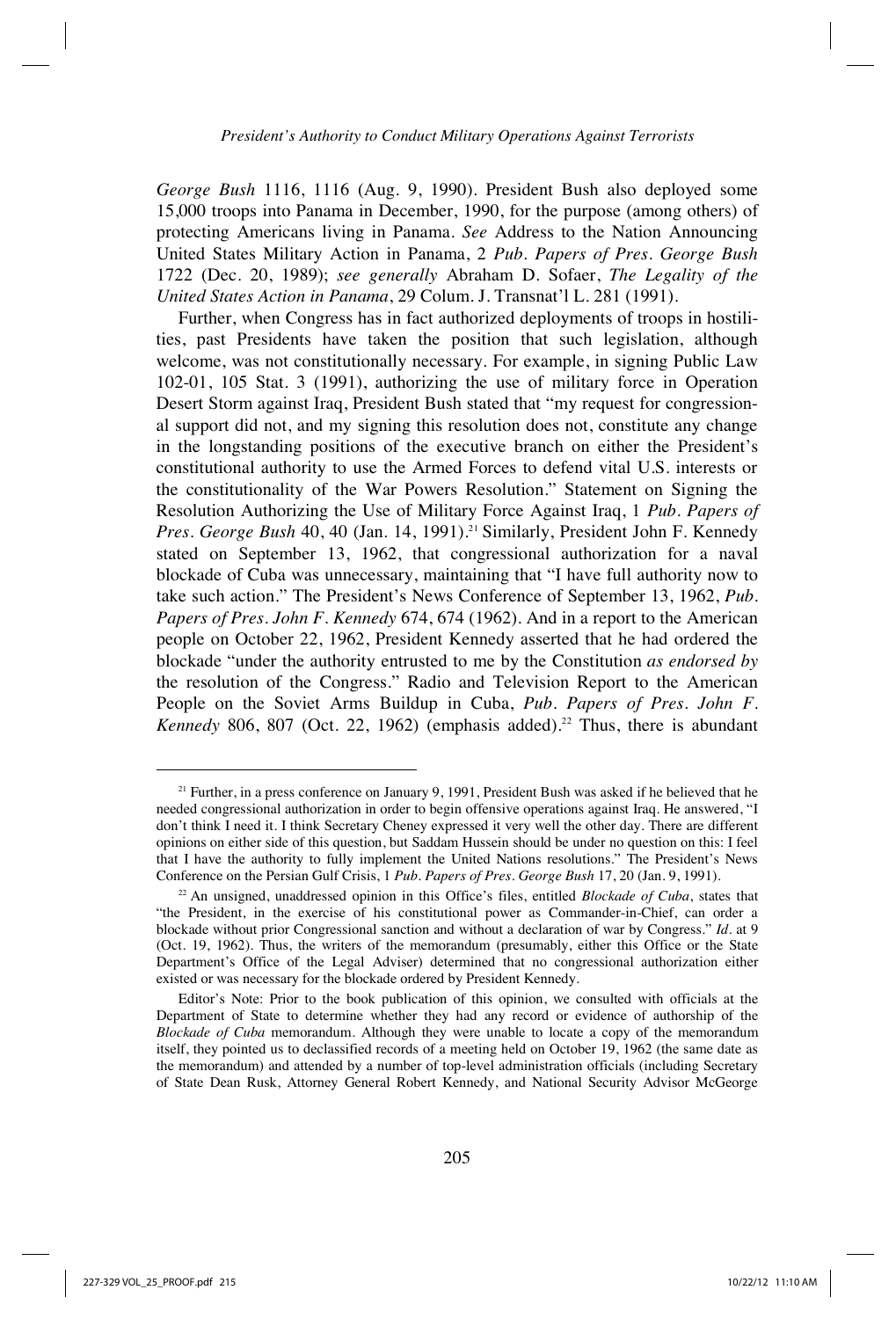precedent, much of it from recent Administrations, for the deployment of military force abroad, including the waging of war, on the basis of the President's sole constitutional authority.

Several recent precedents stand out as particularly relevant to the situation at hand, where the conflict is with terrorists. The first and most relevant precedent is also the most recent: the military actions that President William J. Clinton ordered on August 20, 1998, against terrorist sites in Afghanistan and Sudan. The second is the strike on Iraqi Intelligence Headquarters that President Clinton ordered on June 26, 1993. The third is President Ronald Reagan's action on April 14, 1986, ordering United States armed forces to attack selected targets at Tripoli and Benghazi, Libya.

# **A.**

On August 20, 1998, President Clinton ordered the Armed Forces to strike at terrorist-related facilities in Afghanistan and Sudan "because of the threat they present to our national security." Remarks in Martha's Vineyard, Massachusetts, on Military Action Against Terrorist Sites in Afghanistan and Sudan, 2 *Pub. Papers of Pres. William J. Clinton* 1460, 1460 (Aug. 20, 1998). The President stated that the purpose of the operation was "to strike at the network of radical groups affiliated with and funded by Usama bin Ladin, perhaps the preeminent organizer and financier of international terrorism in the world today." Address to the Nation on Military Action Against Terrorist Sites in Afghanistan and Sudan, 2 *Pub. Papers of Pres. William J. Clinton* 1460, 1460 (Aug. 20, 1998). The strike was ordered in retaliation for the bombings of United States Embassies in Kenya and Tanzania, in which bin Laden's organization and groups affiliated with it were believed to have played a key role and which had caused the deaths of some 12 Americans and nearly 300 Kenyans and Tanzanians, and in order to deter later terrorist attacks of a similar kind against United States nationals and others. In his remarks at Martha's Vineyard, President Clinton justified the operation as follows:

Bundy). *See* U.S. Dep't of State, *Foreign Relations of the United States, 1961-1963: Volume XI, Cuban Missile Crisis and Aftermath*, doc. 31 (Edward C. Keefer et al., eds., 1998), *available at* http://history. state.gov/historicaldocuments/frus1961-63v11/d31 (last visited Aug. 3, 2012) (notes of October 19, 1962 meeting). These records suggest that the memorandum may have been prepared by Leonard Meeker, Deputy Legal Adviser for the Department of State, perhaps in consultation with Nicholas Katzenbach, Deputy Attorney General and former Assistant Attorney General for the Office of Legal Counsel. Mr. Meeker kept notes of the October 19 meeting, which indicate that he presented legal analysis paralleling that in the *Blockade of Cuba* memorandum and concluding that the President could respond militarily to the Soviet missile threat without a declaration of war. Mr. Katzenbach also spoke at the meeting and concurred with Mr. Meeker that "the President had ample constitutional and statutory authority to take any needed military measures." *Id*.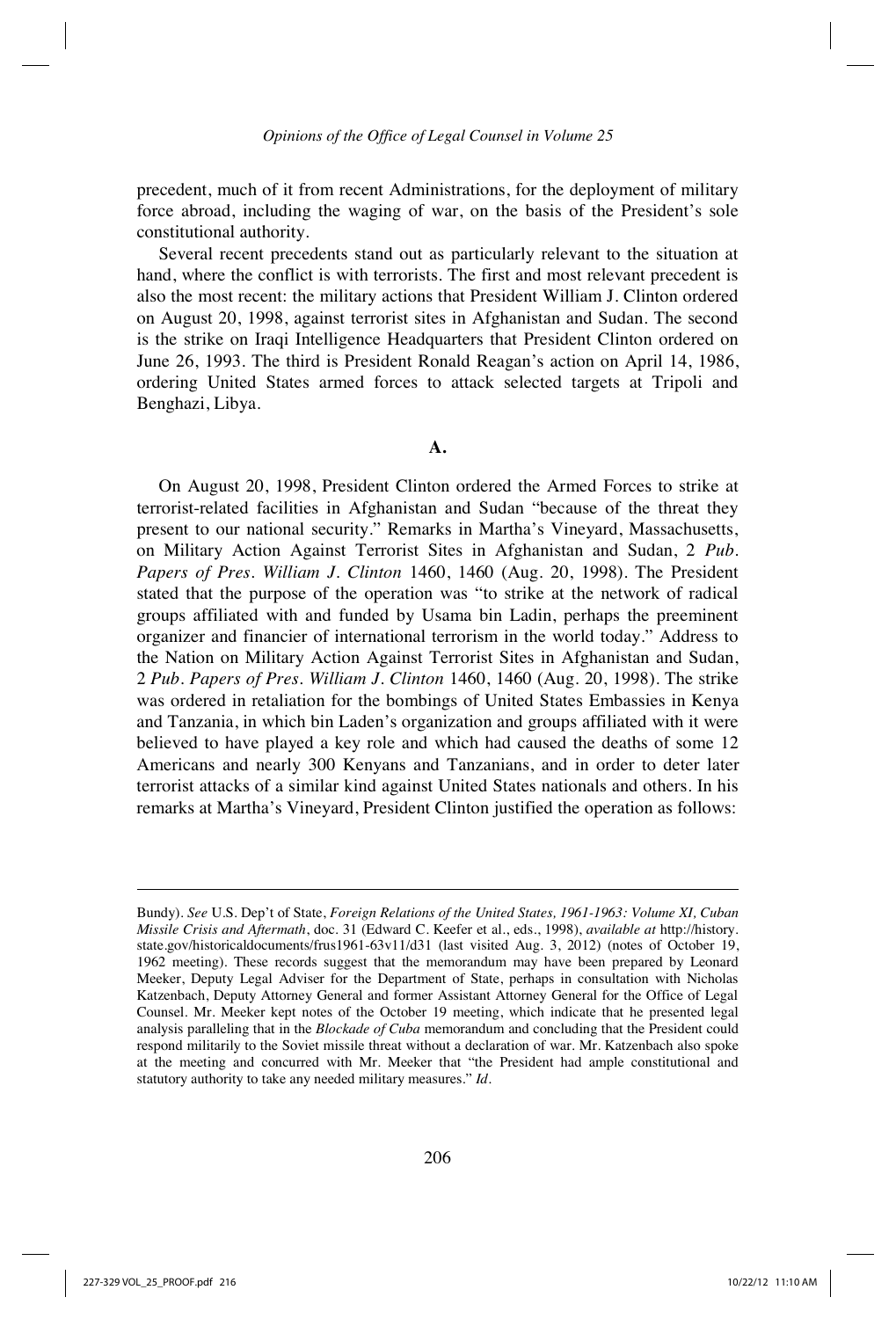I ordered this action for four reasons: first, because we have convincing evidence these groups played the key role in the Embassy bombings in Kenya and Tanzania; second, because these groups have executed terrorist attacks against Americans in the past; third, because we have compelling information that they were planning additional terrorist attacks against our citizens and others with the inevitable collateral casualties we saw so tragically in Africa; and fourth, because they are seeking to acquire chemical weapons and other dangerous weapons.

Remarks in Martha's Vineyard, 2 *Pub. Papers of Pres. William J. Clinton* at 1460 (1998). In his Address to the Nation on the same day, the President made clear that the strikes were aimed not only at bin Laden's organization, but at other terrorist groups thought to be affiliated with it, and that the strikes were intended as retribution for other incidents caused by these groups, and not merely the thenrecent bombings of the two United States embassies. Referring to the past acts of the interlinked terrorist groups, he stated:

Their mission is murder and their history is bloody. In recent years, they killed American, Belgian, and Pakistani peacekeepers in Somalia. They plotted to assassinate the President of Egypt and the Pope. They planned to bomb six United States 747's over the Pacific. They bombed the Egyptian Embassy in Pakistan. They gunned down German tourists in Egypt.

Address to the Nation, 2 *Pub. Papers of Pres. William J. Clinton* at 1460-61 (1998). Furthermore, in explaining why military action was necessary, the President noted that "law enforcement and diplomatic tools" to combat terrorism had proved insufficient, and that "when our very national security is challenged . . . we must take extraordinary steps to protect the safety of our citizens." *Id.* at 1461. Finally, the President made plain that the action of the two targeted countries in harboring terrorists justified the use of military force on their territory: "The United States does not take this action lightly. Afghanistan and Sudan have been warned for years to stop harboring and supporting these terrorist groups. But countries that persistently host terrorists have no right to be safe havens." *Id.*

The terrorist incidents of September 11, 2001, were surely far graver a threat to the national security of the United States than the 1998 attacks on our embassies (however appalling those events were). The President's power to respond militarily to the later attacks must be correspondingly broader. Nonetheless, President Clinton's action in 1998 illustrates some of the breadth of the President's power to act in the present circumstances.

First, President Clinton justified the targeting of particular groups on the basis of what he characterized as "convincing" evidence of their involvement in the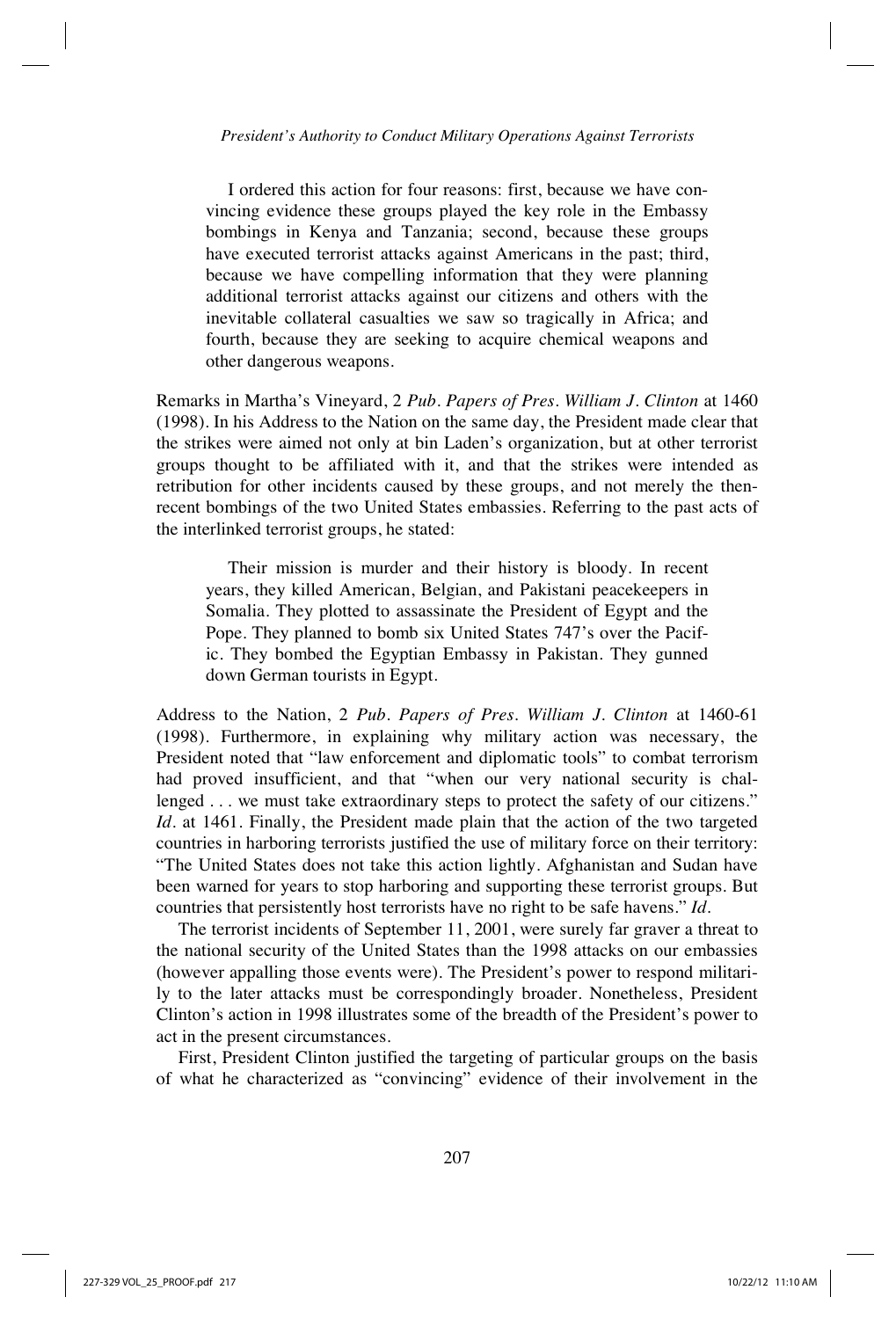embassy attacks. While that is not a standard of proof appropriate for a criminal trial, it is entirely appropriate for military and political decisionmaking. Second, the President targeted not merely one particular group or leader, but a network of affiliated groups. Moreover, he ordered the action not only because of particular attacks on United States embassies, but because of a pattern of terrorist activity, aimed at both Americans and non-Americans, that had unfolded over several years. Third, the President explained that the military action was designed to deter *future* terrorist incidents, not only to punish past ones. Fourth, the President specifically justified military action on the territory of two foreign states because their governments had "harbor[ed]" and "support[ed]" terrorist groups for years, despite warnings from the United States.

## **B.**

On June 26, 1993, President Clinton ordered a Tomahawk cruise missile strike on Iraqi Intelligence Service (the "IIS") headquarters in Baghdad. The IIS had planned an unsuccessful attempt to assassinate former President Bush in Kuwait in April, 1993. Two United States Navy surface ships launched a total of 23 missiles against the IIS center.

In a letter to Congress, the President referred to the failed assassination attempt and stated that "[t]he evidence of the Government of Iraq's violence and terrorism demonstrates that Iraq poses a continuing threat to United States nationals." Letter to Congressional Leaders on the Strike on Iraqi Intelligence Headquarters, 1 *Pub. Papers of Pres. William J. Clinton* 940, 940 (June 28, 1993). He based his authority to order a strike against the Iraqi government's intelligence command center on "my constitutional authority with respect to the conduct of foreign relations and as Commander in Chief," as well as on the Nation's inherent right of self-defense. *Id.*

President Clinton's order was designed in part to deter and prevent future terrorist attacks on the United States—and most particularly future assassination attempts on former President Bush. Although the assassination attempt had been frustrated by the arrest of sixteen suspects before any harm was done, "nothing prevented Iraq from directing a second—possibly successful—attempt on Bush's life. Thus, the possibility of another assassination plot was 'hanging threateningly over [Bush's] head' and was therefore imminent. By attacking the Iraqi Intelligence Service, the United States hoped to prevent and deter future attempts to kill Bush."23

<sup>23</sup> Robert F. Teplitz, *Taking Assassination Attempts Seriously: Did the United States Violate International Law in Forcefully Responding to the Iraqi Plot to Kill George Bush?*, 28 Cornell Int'l L.J. 569, 609 (1995) (citation omitted).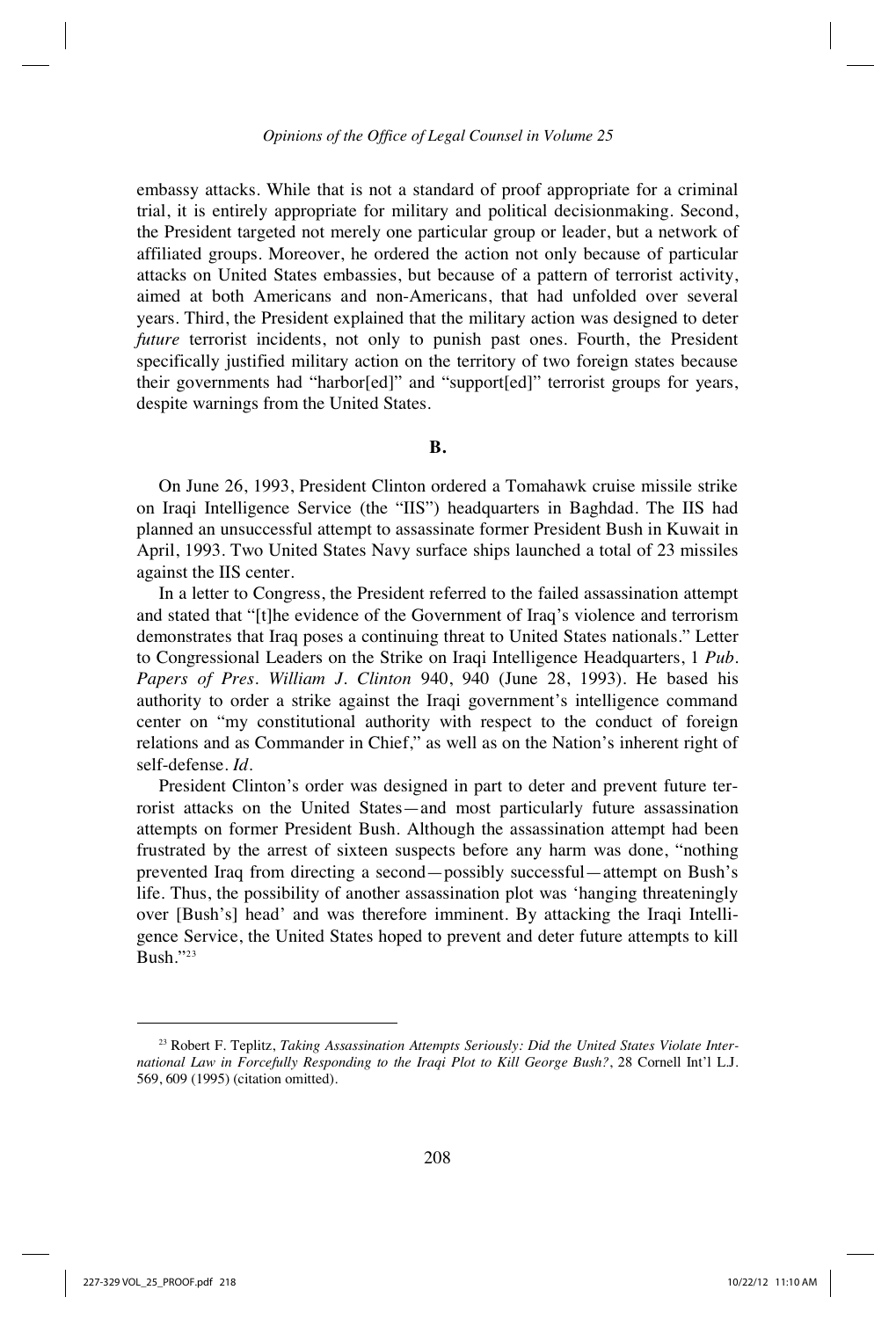# **C.**

On April 14, 1986, President Ronald Reagan, acting on his independent authority, ordered United States armed forces to engage in military action against the government of Colonel Gadhafi of Libya.<sup>24</sup> Thirty-two American aircraft attacked selected targets at Tripoli and Benghazi, Libya. Libyan officials reported thirtyseven people killed and an undetermined number injured. More than sixty tons of ordnance were used during the attack.

For some time Libya had supported terrorist groups and organizations and indeed had itself ordered direct terrorist attacks on the United States.

Under Gaddafi, Libya has declared its support of "national liberation movements" and has allegedly financed and trained numerous terrorist groups and organizations, including Palestinian radicals, Lebanese leftists, Columbia's M-19 guerrillas, the Irish Republican Army, anti-Turkish Armenians, the Sandinistas in Nicaragua, Muslim rebels in the Philippines, and left-wing extremists in Europe and Japan.<sup>25</sup>

It had harbored a variety of terrorists, including Abu Nidal and the three surviving members of the Black September group that had killed eleven Israeli athletes at the 1972 Munich Olympic Games.26 Libya's attacks on the United States included the murder of two United States diplomats in Khartoum (1973), the attempted assassination of Secretary of State Kissinger (1973), the burning of the United States Embassy in Tripoli (1979), the planned assassination of President Reagan, Secretary of State Haig, Secretary of Defense Weinberger, and Ambassador to Italy Robb (1981), and the hijacking of T.W.A. flight 847 (1985).<sup>27</sup> Libya had also been linked to terrorist events close to the time of the April, 1986, airstrike in which Americans and others had lost their lives. In January, 1986, American intelligence tied Libya to the December 27, 1985, bombings at the Rome and Vienna airports in which nineteen people, including 5 Americans, had died, and one hundred and twelve persons had been injured.

The particular event that triggered the President's military action had occurred on April 5, 1986, when a bomb exploded in the "Labelle," a Berlin discotheque frequented by U.S. military personnel. The blast killed three people (two Americans) and injured two hundred and thirty others (including seventy-nine Ameri-

<sup>24</sup> *See generally* Wallace F. Warriner, U.S.M.C., *The Unilateral Use of Coercion Under International Law: A Legal Analysis of the United States Raid on Libya on April 14, 1986*, 37 Naval L. Rev. 49 (1988); Teplitz, 28 Cornell Int'l L. J. at 583-86.

 $25$  Teplitz, 28 Cornell Int'l L. J. at 583 n.112.

<sup>26</sup> *See id.*

<sup>27</sup> *See id.* at 583 n.113.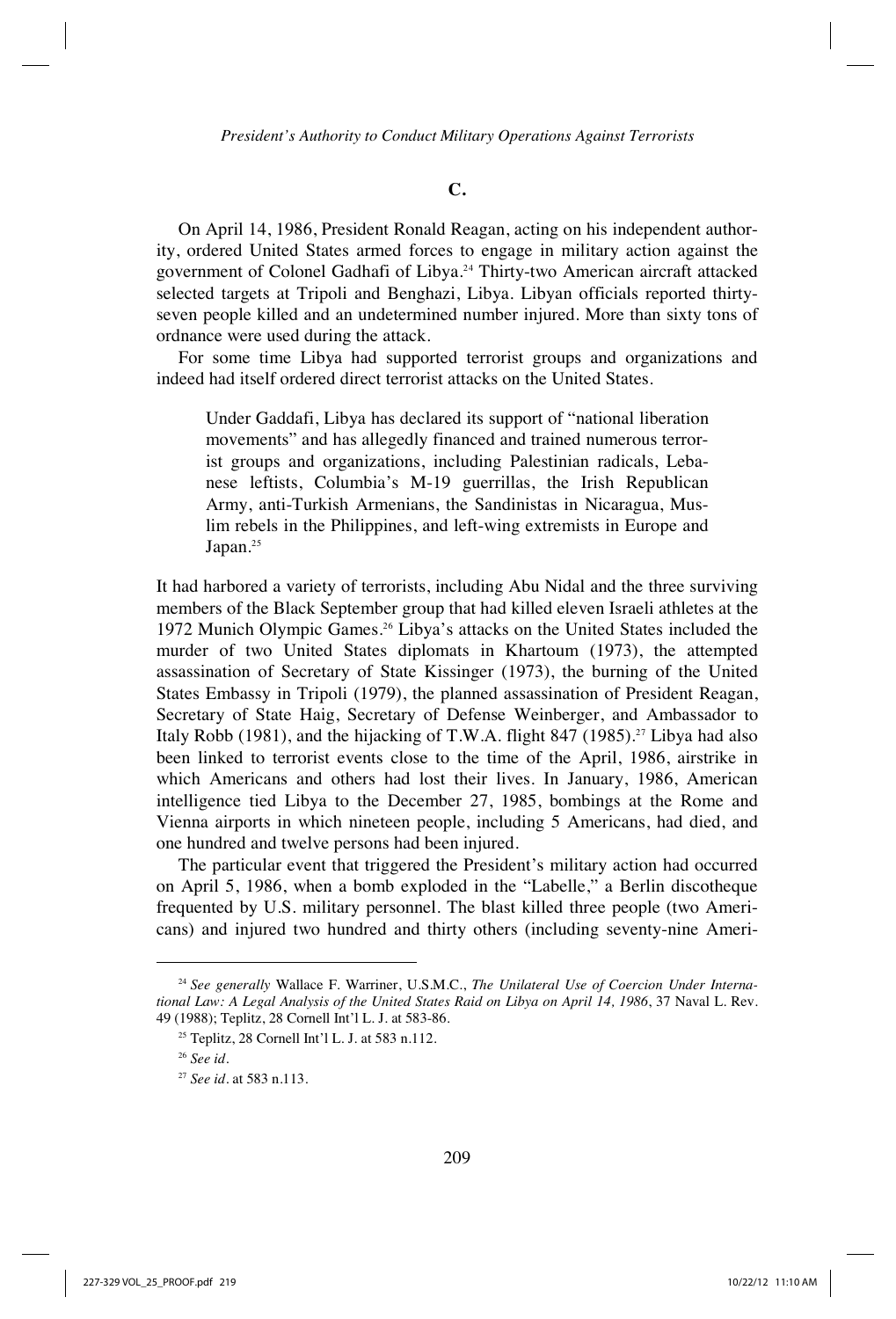cans). Intelligence reports indicated that the bombing was planned and executed under the direct orders of the Government of Libya. The United States Ambassador to the United Nations stated that there was "direct, precise, and irrefutable evidence that Libya bears responsibility" for the bombing of the discotheque; that the Labelle incident was "only the latest in an ongoing pattern of attacks by Libya" against the United States and its allies; and that the United States had made "repeated and protracted efforts to deter Libya from its ongoing attacks," including "quiet diplomacy, public condemnation, economic sanctions and demonstrations of military force." U.N. SCOR, 2674th mtg. at 13, 14, U.N. Doc. S/PV.2674 (prov. ed. Apr. 15, 1986).

Like the two unilateral presidential actions discussed above, President Reagan's decision to use armed force in response to a terrorist attack on United States military personnel illustrates that the President has independent constitutional authority to use such force in the present circumstances.

#### **IV.**

Our analysis to this point has surveyed the views and practice of the Executive and Judicial Branches. In two enactments, the War Powers Resolution and the recent Joint Resolution, Congress has also addressed the scope of the President's independent constitutional authority. We think these two statutes demonstrate Congress's acceptance of the President's unilateral war powers in an emergency situation like that created by the September 11 incidents.

Furthermore, the President can be said to be acting at the apogee of his powers if he deploys military force in the present situation, for he is operating both under his own Article II authority and with the legislative support of Congress. Under the analysis outlined by Justice Jackson in *Youngstown Sheet & Tube Co.* (and later followed and interpreted by the Court in *Dames & Moore*), the President's power in this case would be "at its maximum," 343 U.S. at 635 (Jackson, J., concurring), because the President would be acting pursuant to an express congressional authorization. He would thus be clothed with "all [authority] that he possesses in his own right plus all that Congress can delegate," *id.*, in addition to his own broad powers in foreign affairs under Article II of the Constitution.

*The War Powers Resolution.* Section 2(c) of the WPR, reads as follows:

The constitutional powers of the President as Commander-in-Chief to introduce United States Armed Forces into hostilities, or into situations where imminent involvement in hostilities is clearly indicated by the circumstances, are exercised only pursuant to (1) a declaration of war, (2) specific statutory authorization, or (3) *a national emergency created by attack upon the United States, its territories or possessions, or its armed forces*.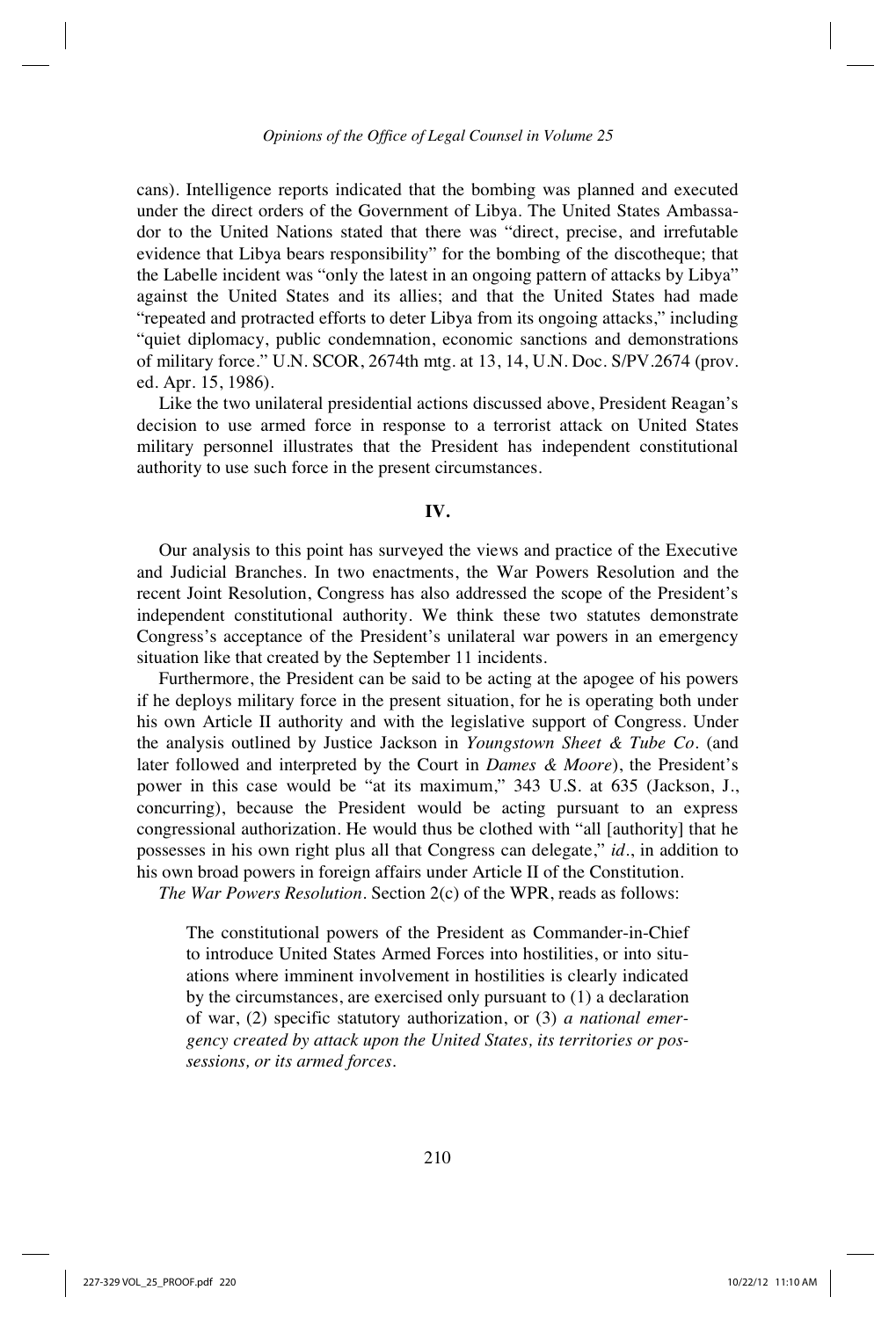50 U.S.C. § 1541(c) (2000) (emphasis added).

The Executive Branch consistently "has taken the position from the very beginning that section 2(c) of the WPR does not constitute a legally binding definition of Presidential authority to deploy our armed forces." *Overview of the War Powers Resolution*, 8 Op. O.L.C. at 274.<sup>28</sup> Moreover, as our Office has noted, "even the defenders of the WPR concede that this declaration  $\lim$  section  $2(c)$  – found in the 'Purpose and Policy' section of the WPR—either is incomplete or is not meant to be binding." *Deployment of United States Armed Forces into Haiti*, 18 Op. O.L.C. at 176; *accord* Bosnia Opinion, 19 Op. O.L.C. at 335 ("The executive branch has traditionally taken the position that the President's power to deploy armed forces into situations of actual or indicated hostilities is not restricted to the three categories specifically marked out by the Resolution."); *Presidential Powers Relating to the Situation in Iran*, 4A Op. O.L.C. at 121 ("[T]he Resolution's policy statement is not a comprehensive or binding formulation of the President's powers as Commander-in-Chief."). Nonetheless, section 2(c)(3) correctly identifies *one*, but by no means the only, presidential authority to deploy military forces into hostilities.<sup>29</sup> In the present circumstances, the statute signifies Congress's recognition that the President's constitutional authority alone would enable him to take military measures to combat the organizations or groups responsible for the September 11 incidents, together with any governments that may have harbored or supported them.

Further, Congress's support for the President's power suggests no limits on the Executive's judgment whether to use military force in response to the national emergency created by those incidents. Section  $2(c)(3)$  leaves undisturbed the President's constitutional authority to determine both when a "national emergency" arising out of an "attack against the United States" exists, and what types and levels of force are necessary or appropriate to respond to that emergency. Because the statute itself supplies no definition of these terms, their interpretation must depend on longstanding constitutional practices and understandings. As we have shown in parts I-III of this memorandum, constitutional text, structure and practice demonstrate that the President is vested with the plenary power to use military

 $28$  Thus, the State Department took the view, in a letter of November 30, 1973, that section  $2(c)$  was a "declaratory statement of policy." 8 Op. O.L.C. at 274. Further, in 1975, the Legal Adviser to the State Department listed six (non-exclusive) situations, not enumerated in section 2(c), in which the President had independent constitutional authority to deploy troops without either a declaration of war or specific statutory authorization. *See id.* at 274-75.

<sup>&</sup>lt;sup>29</sup> We note that section 2(c) cannot itself qualify as a statutory authorization to act in national emergencies. It is rather a congressional acknowledgment of the President's *non*statutory, Article IIbased powers. Section 8(d)(2) of the WPR, 50 U.S.C. § 1547(d)(2) (2000), specifically provides that nothing in the WPR "shall be construed as granting any authority to the President . . . which authority he would not have had in the absence of this [joint resolution]."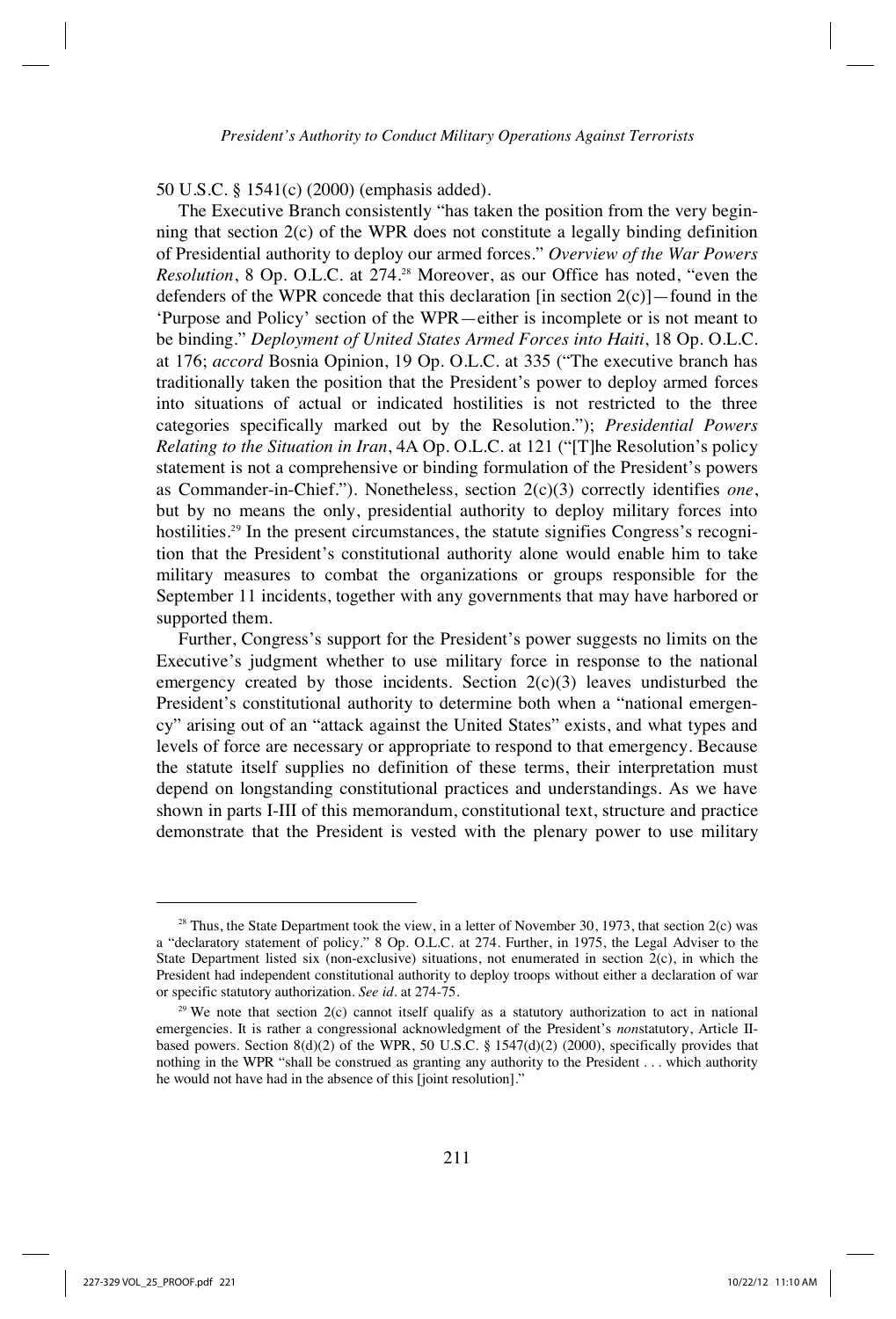force, especially in the case of a direct attack on the United States. Section  $2(c)(3)$ recognizes the President's broad authority and discretion in this area.

Given the President's constitutional powers to respond to national emergencies caused by attacks on the United States, and given also that section  $2(c)(3)$  of the WPR does not attempt to define those powers, we think that that provision must be construed simply as a recognition of, and support for, the President's pre-existing constitutional authority. Moreover, as we read the WPR, action taken by the President pursuant to the constitutional authority recognized in section  $2(c)(3)$ cannot be subject to the substantive requirements of the WPR, particularly the interrelated reporting requirements in section 4 and the "cut off" provisions of section 5, 50 U.S.C. §§ 1543-1544.<sup>30</sup> Insofar as the Constitution vests the power in the President to take military action in the emergency circumstances described by section  $2(c)(3)$ , we do not think it can be restricted by Congress through, e.g., a requirement that the President either obtain congressional authorization for the action within a specific time frame, or else discontinue the action. Were this not so, the President could find himself unable to respond to an emergency that outlasted a statutory cut-off, merely because Congress had failed, for whatever reason, to enact authorizing legislation within that period.

To be sure, some interpreters of the WPR take a broader view of its scope. But on *any* reasonable interpretation of that statute, it must reflect an explicit understanding, shared by both the Executive and Congress, that the President may take *some* military actions—including involvement in hostilities—in response to emergencies caused by attacks on the United States. Thus, while there might be room for disagreement about the scope and duration of the President's emergency powers, there can be no reasonable doubt as to their *existence*.

*The Joint Resolution of September 14, 2001*. Whatever view one may take of the meaning of section  $2(c)(3)$  of the WPR, we think it clear that Congress, in enacting the "Joint Resolution [t]o authorize the use of United States Armed Forces against those responsible for the recent attacks launched against the United States," Pub. L. No. 107-40, 115 Stat. 224 (2001), has confirmed that the President has broad constitutional authority to respond, by military means or otherwise, to the incidents of September 11.

First, the findings in the Joint Resolution include an express statement that "the President has authority under the Constitution to take action to deter and prevent acts of international terrorism against the United States." *Id.* This authority is in

<sup>&</sup>lt;sup>30</sup> True, the reporting requirement in section  $4(a)(1)$  purports to apply to any case in which U.S. armed forces are introduced into hostilities "[i]n the absence of a declaration of war." 50 U.S.C. § 1543(a)(1). Further, the "cut off" provisions of section 5 are triggered by the report required by section  $4(a)(1)$ . Thus, the language of the WPR indicates an intent to reach action taken by the President pursuant to the authority recognized in section  $2(c)(3)$ , if no declaration of war has been issued. We think, however, that it would be beyond Congress's power to regulate the President's emergency authority in the manner prescribed by sections 4(a)(1) and 5.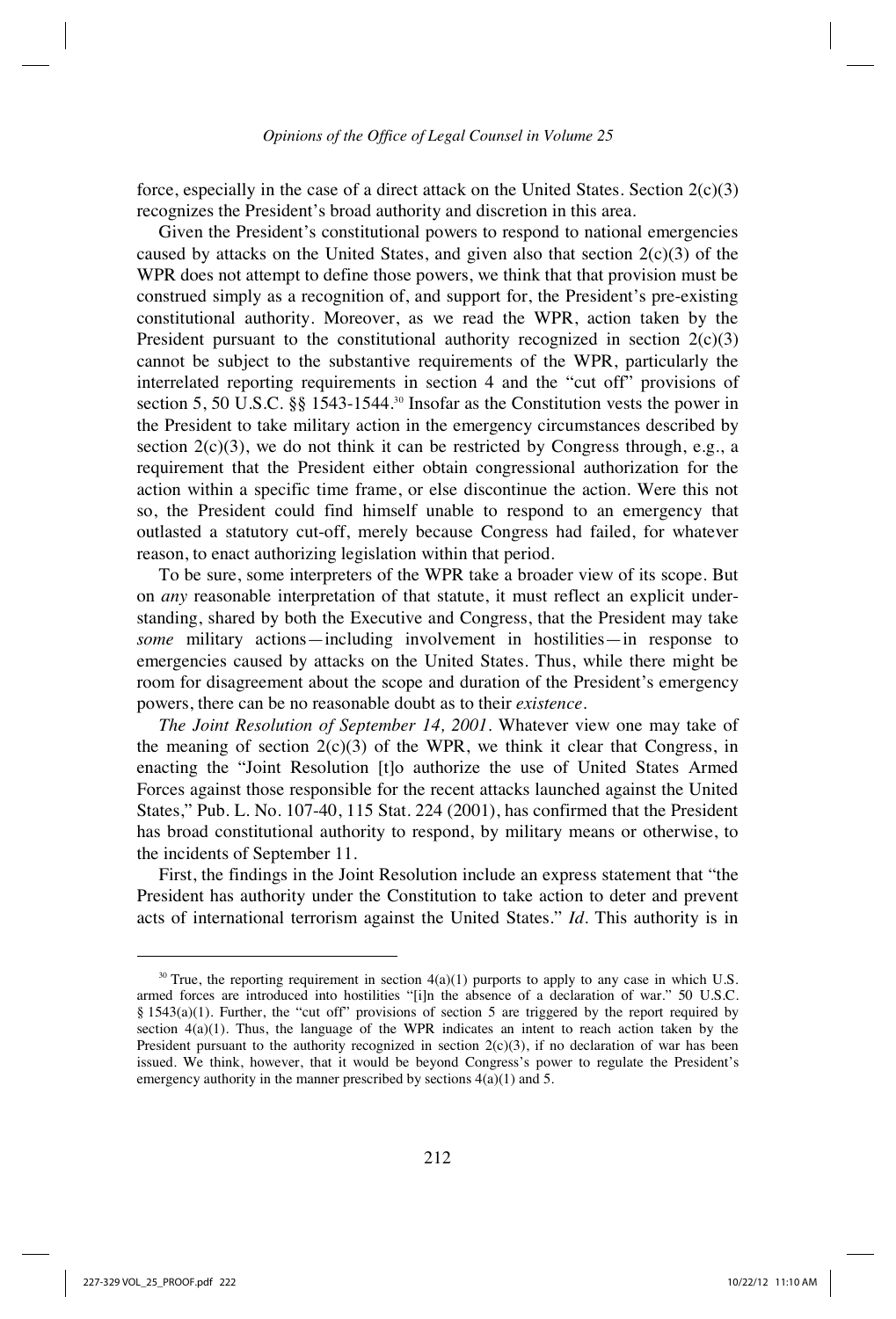addition to the President's authority to respond to *past* acts of terrorism. In including this statement, Congress has provided its explicit agreement with the Executive Branch's consistent position, as articulated in Parts I-III of this memorandum, that the President has the plenary power to use force even before an attack upon the United States actually occurs, against targets and using methods of his own choosing.

Second, Congress also found that there is a "threat to the national security and foreign policy of the United States posed by the[] grave acts of violence" on September 11, and that "such acts continue to pose an unusual and extraordinary threat to the national security and foreign policy" of this country. Insofar as "the President's independent power to act depends upon the gravity of the situation confronting the nation," *Youngstown Sheet & Tube*, 343 U.S. at 662 (Clark, J., concurring in judgment), these findings would support any presidential determination that the September 11 attacks justified the use of military force in response. Further, they would buttress any presidential determination that the nation is in a state of emergency caused by those attacks. The Constitution confides in the President the authority, independent of any statute, to determine when a "national emergency" caused by an attack on the United States exists.<sup>31</sup> Nonetheless, congressional concurrence is welcome in making clear that the branches agree on the seriousness of the terrorist threat currently facing the Nation and on the justifiability of a military response.

Third, it should be noted here that the Joint Resolution is somewhat narrower than the President's constitutional authority. The Joint Resolution's authorization to use force is limited only to those individuals, groups, or states that planned, authorized, committed, or aided the attacks, and those nations that harbored them. It does not, therefore, reach other terrorist individuals, groups, or states, which cannot be determined to have links to the September 11 attacks. Nonetheless, the President's broad constitutional power to use military force to defend the Nation, recognized by the Joint Resolution itself, would allow the President to take whatever actions he deems appropriate to pre-empt or respond to terrorist threats from new quarters.

<sup>31</sup> *See Prize Cases*, 67 U.S. at 670 (whether a state of belligerency justifying a blockade exists is to be decided by the President); *see also Sterling v. Constantin*, 287 U.S. 378, 399 (1932) ("By virtue of his duty to 'cause the laws to be faithfully executed', the Executive is appropriately vested with the discretion to determine whether an exigency requiring military aid for that purpose has arisen."); *Moyer v. Peabody*, 212 U.S. 78, 83 (1909) ("[T]he governor's declaration that a state of insurrection existed is conclusive of that fact."); *Campbell*, 203 F.3d at 26-27 (Silberman, J., concurring) (The Court in the *Prize Cases* "made clear that it would not dispute the President on measures necessary to repel foreign aggression."); *cf. Martin v. Mott*, 25 U.S. (12 Wheat.) 19, 30 (1827) (President had unreviewable discretion to determine when "emergency" existed under statute enabling him to call up militia).